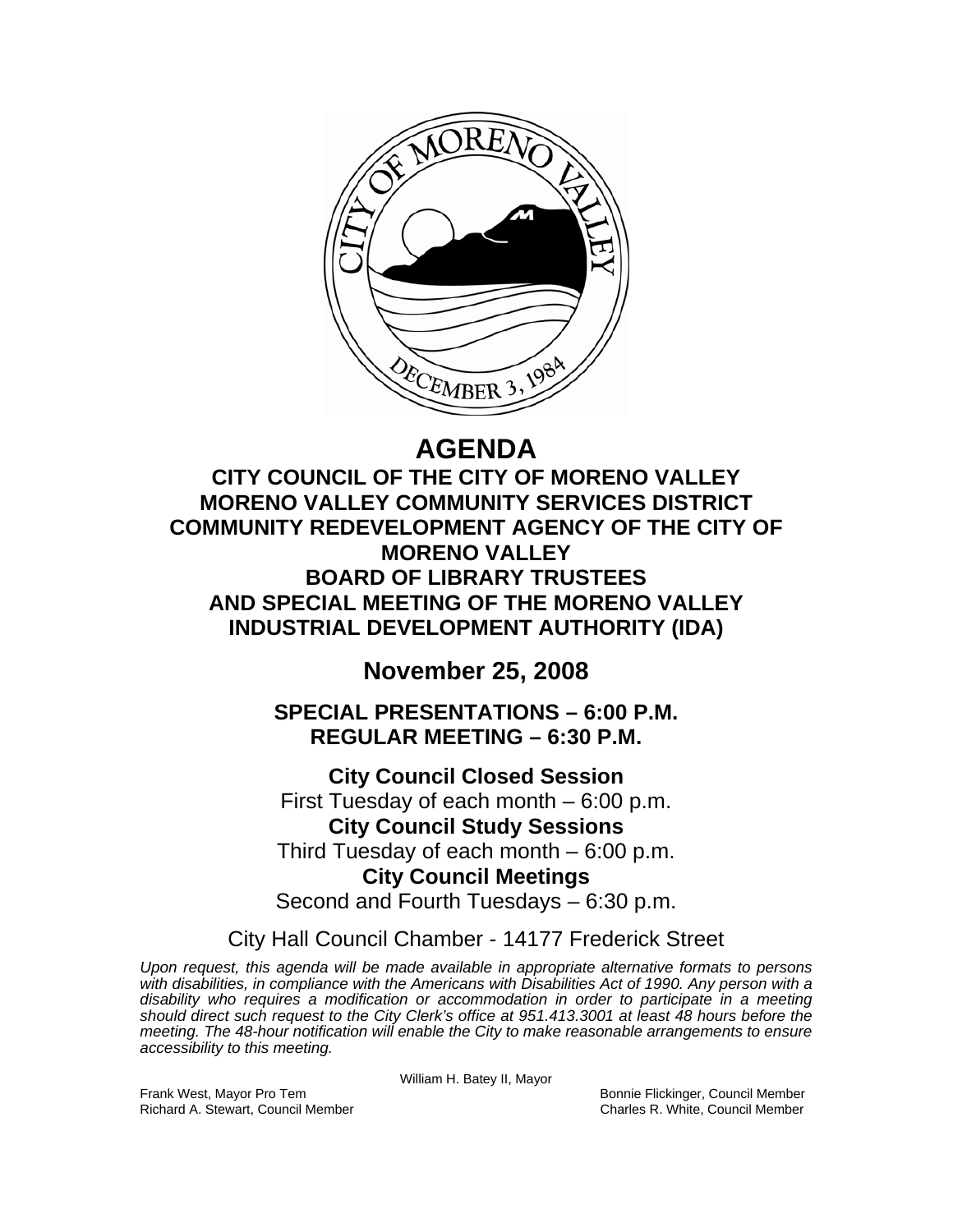# **AGENDA CITY COUNCIL OF THE CITY OF MORENO VALLEY November 25, 2008**

# **CALL TO ORDER**

SPECIAL PRESENTATIONS - 6:00 p.m.

- 1. National Family Caregivers Month November 2008
- 2. Employee of the Quarter Michelle Dawson
- 3. Officer of the Quarter Corporal Lance Colmer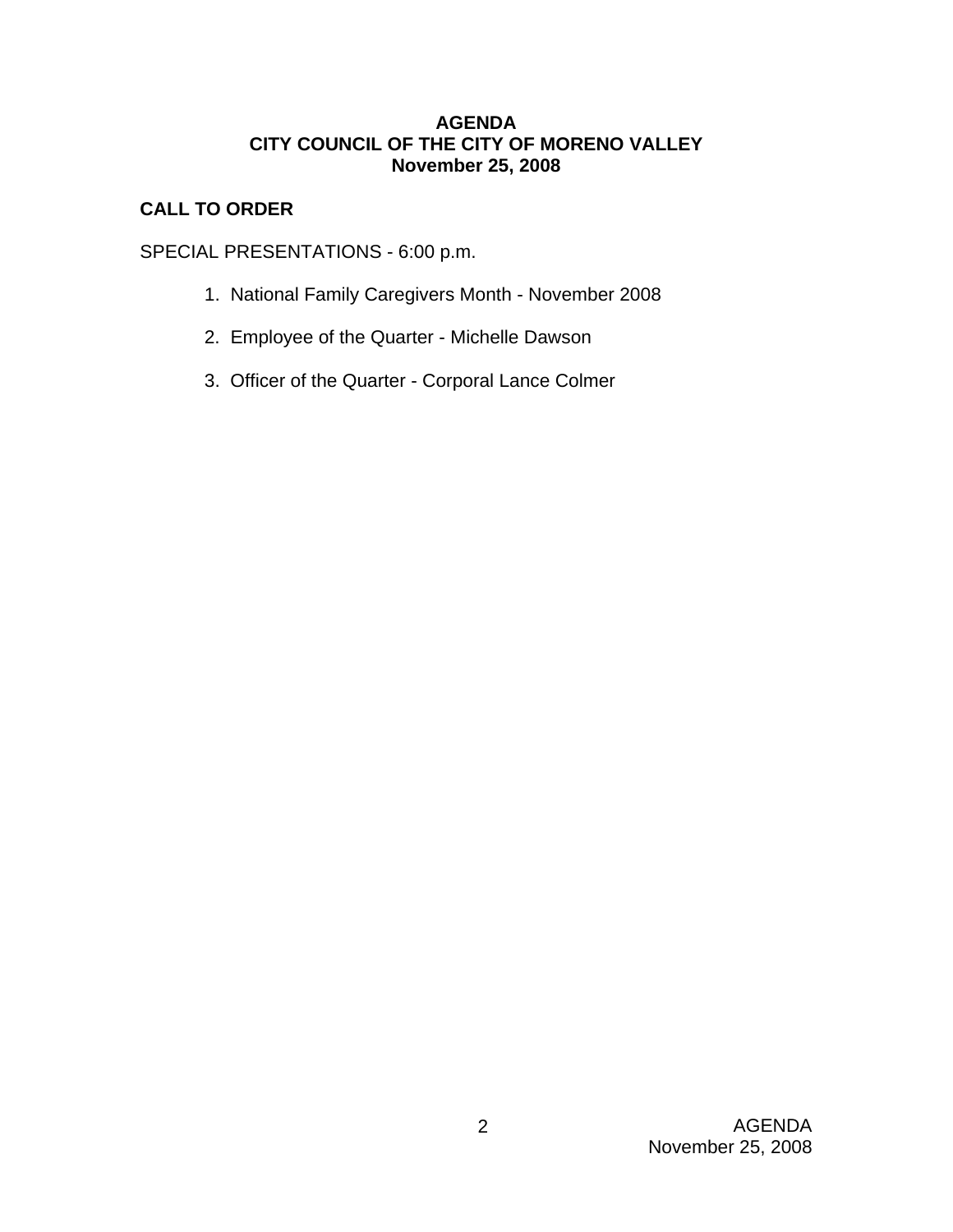# **AGENDA JOINT MEETING OF THE CITY COUNCIL OF THE CITY OF MORENO VALLEY MORENO VALLEY COMMUNITY SERVICES DISTRICT COMMUNITY REDEVELOPMENT AGENCY OF THE CITY OF MORENO VALLEY THE BOARD OF LIBRARY TRUSTEES AND SPECIAL MEETING OF THE MORENO VALLEY INDUSTRIAL DEVELOPMENT AUTHORITY (IDA)**

### **REGULAR MEETING - 6:30 PM NOVEMBER 25, 2008**

# **CALL TO ORDER**

(Joint Meeting of the City Council, Community Services District, Community Redevelopment Agency, and the Board of Library Trustees - actions taken at the Joint Meeting are those of the Agency indicated on each Agenda item)

# **PLEDGE OF ALLEGIANCE**

**INVOCATION** - Pastor Derek Harris, Power in Praise Christian Ministries

# **ROLL CALL**

# **INTRODUCTIONS**

PUBLIC COMMENTS ON MATTERS ON THE AGENDA WILL BE TAKEN UP AS THE ITEM IS CALLED FOR BUSINESS, BETWEEN STAFF'S REPORT AND CITY COUNCIL DELIBERATION (SPEAKER SLIPS MAY BE TURNED IN UNTIL THE ITEM IS CALLED FOR BUSINESS.)

PUBLIC COMMENTS ON MATTERS NOT ON THE AGENDA UNDER THE JURISDICTION OF THE CITY COUNCIL WILL BE HEARD PRIOR TO CITY COUNCIL REPORTS AND CLOSING COMMENTS. IN THE EVENT THAT THE AGENDA ITEM FOR SUCH PUBLIC COMMENTS HAS NOT BEEN CALLED BY 9:00 P.M., IT SHALL BE CALLED AS THE NEXT ITEM OF BUSINESS FOLLOWING THE CONCLUSION OF ANY ITEM BEING HEARD AT 9:00 P.M. Those wishing to speak should submit a BLUE speaker slip to the Bailiff. There is a three-minute time limit per person. All remarks and questions shall be addressed to the presiding officer or to the City Council and not to any individual Council member, staff member or other person.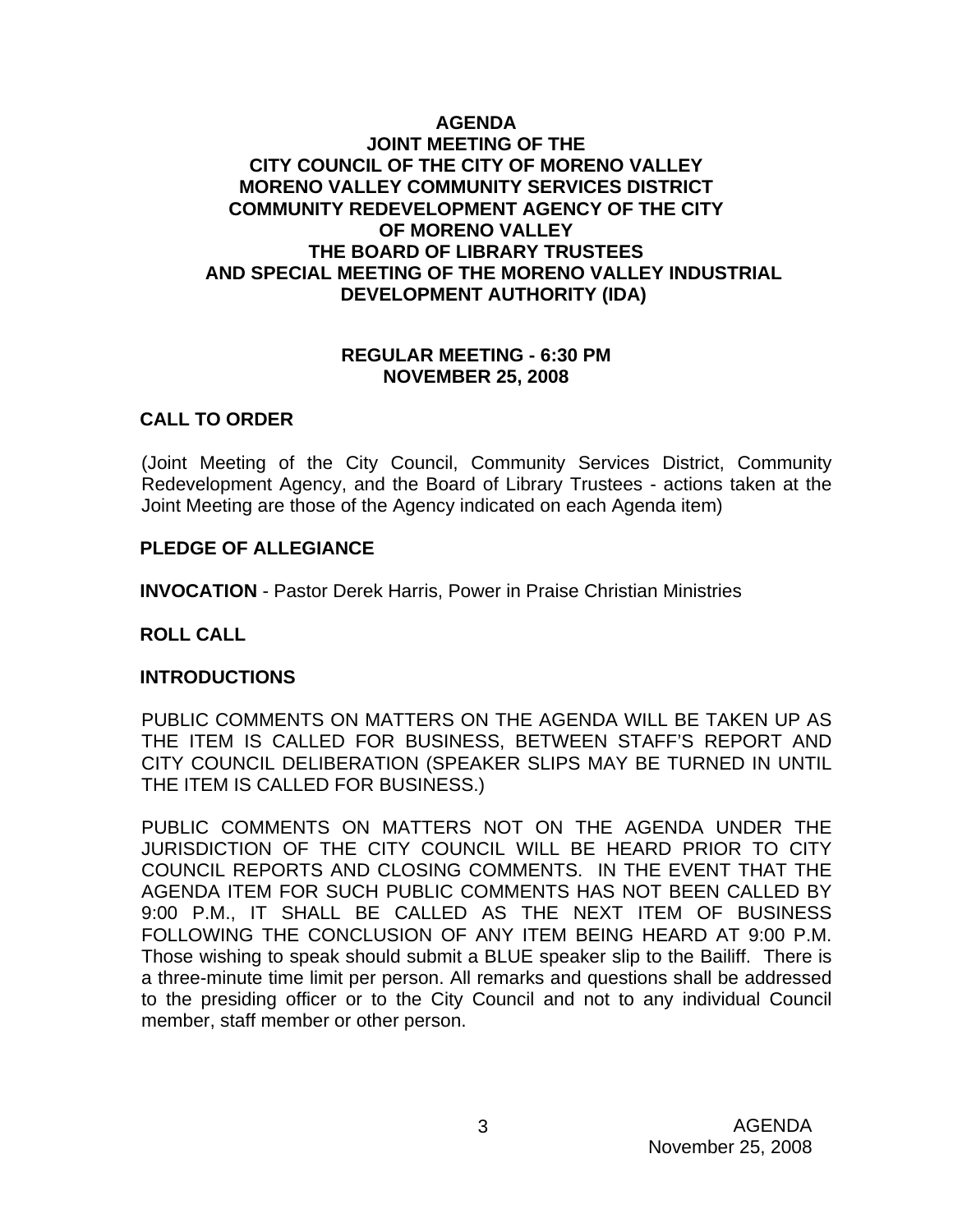# **JOINT CONSENT CALENDARS (SECTIONS A-D)**

All items listed under the Consent Calendars, Sections A, B, C, and D are considered to be routine and non-controversial, and may be enacted by one motion unless a member of the Council, Community Services District, Redevelopment Agency or the Board of Library Trustees requests that an item be removed for separate action. The motion to adopt the Consent Calendars is deemed to be a separate motion by each Agency and shall be so recorded by the City Clerk. Items withdrawn for report or discussion will be heard after public hearing items.

# **A CONSENT CALENDAR - CITY COUNCIL**

- A.1 ORDINANCES READING BY TITLE ONLY **Recommendation:** Waive reading of all Ordinances.
- A.2 MINUTES SPECIAL MEETING OF NOVEMBER 12, 2008 (Report of: City Clerk Department)

### **Recommendation:**

Approve as submitted.

A.3 CITY COUNCIL REPORTS ON REGIONAL AND REIMBURSABLE ACTIVITIES (Report of: City Clerk's Department)

#### **Recommendation:**

Receive and file the Reports on Reimbursable Activities for the period of November 5-18, 2008.

A.4 2008 LEGISLATIVE UPDATE (Report of: City Manager's Office)

# **Recommendation:**

Receive and file the informational report

A.5 APPROVAL OF CHECK REGISTER (Report of: Finance and Administrative Services Department)

# **Recommendation:**

Adopt Resolution No. 2008-125, approving the Check Register for the month of September, 2008 in the amount of \$14,170,986.45.

Resolution No. 2008-125

AGENDA A Resolution of the City Council of the City of Moreno Valley, California, Approving the Check Register for the Month of September,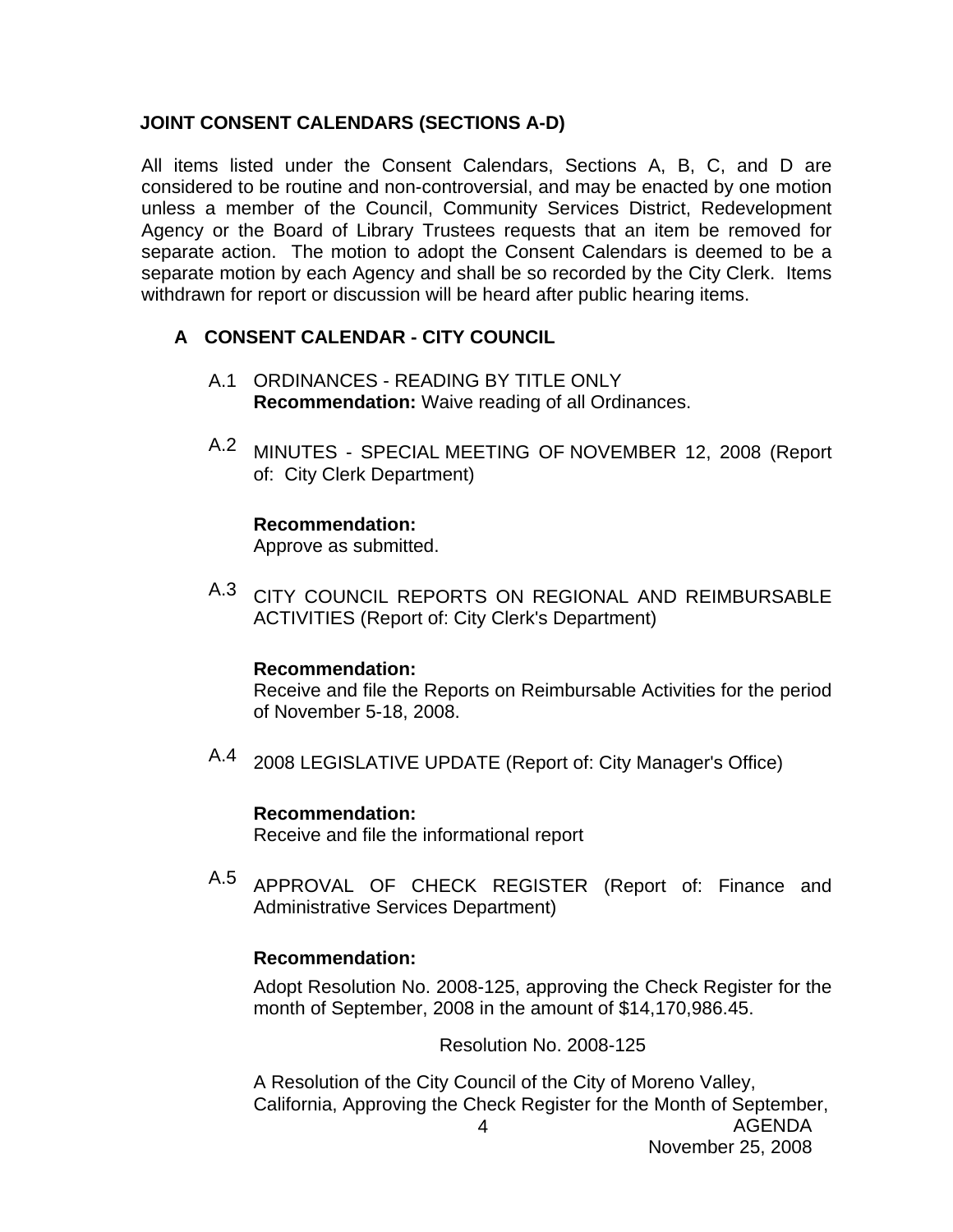2008.

A.6 RESOLUTION FOR THE ABATEMENT OF PUBLIC NUISANCES (Report of: Community Development Department)

# **Recommendation:**

Adopt Resolution No. 2008-117 of the City of Moreno Valley, California, confirming assessments on certain real properties as outlined in the Property Assessment List in the staff report for the abatement of nuisances.

# Resolution No. 2008-117

A Resolution of the City Council of the City of Moreno Valley, California, Confirming Statements of Costs Against Real Property Located in the City of Moreno Valley, for Abatements of Public Nuisances and Direction that Said Statements of Costs Constitute a Lien upon Said Properties

A.7 AGREEMENT FOR LAW ENFORCEMENT SERVICES BETWEEN THE CITY OF MORENO VALLEY AND THE COUNTY OF RIVERSIDE (Report of: Police Department)

# **Recommendation:**

Adopt the Agreement for Law Enforcement Services and authorize the Mayor to sign the document.

A.8 AMENDMENT OF RESOLUTION ESTABLISHING SETTLEMENT AUTHORITY FOR CLAIMS AND LITIGATION (Report of: Human Resources)

# **Recommendation:**

City Council adopt Resolution No. 2008-123, amending Resolution No. 2008-12, and authorize the Human Resources Director to settle claims and litigations between \$10,001 - \$25,000 pursuant to the California Government Code Sections 935.4 and 949.

Resolution No. 2008-123

A Resolution of the City Council of the City of Moreno Valley, California, Amending Resolution 2008-12, as Amended, Relating to Settlement Authority for Claims and Litigation Against the City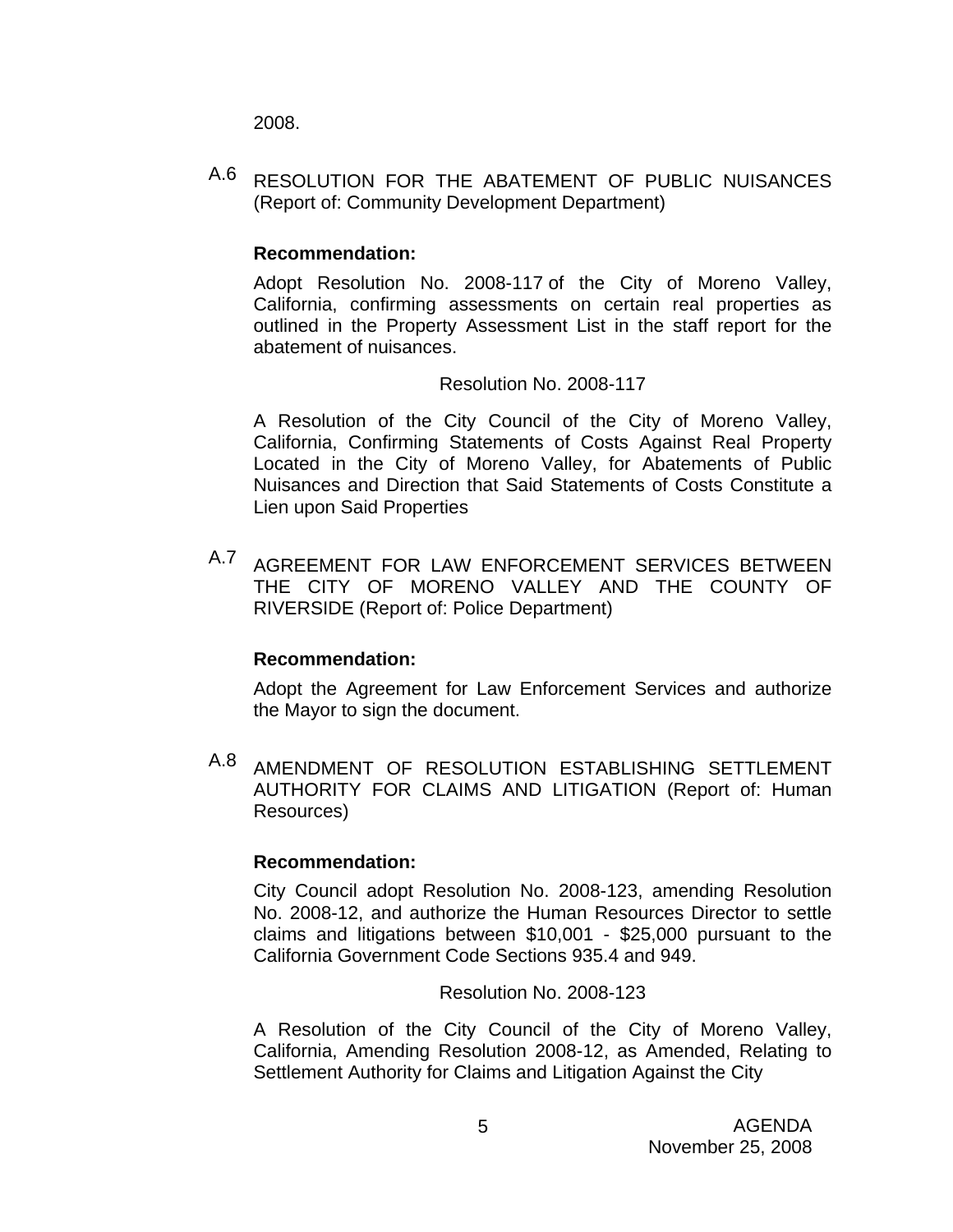A.9 TELECOMMUNICATIONS LICENSE AGREEMENT WITH ROYAL STREET COMMUNICATIONS, LLC, A DELAWARE LIMITED LIABILITY COMPANY (Report of: Public Works Department)

### **Recommendation:**

Authorize the Mayor to execute a Telecommunications License Agreement with Royal Street Communications, LLC, a Delaware limited liability company, for approximately 216 square feet of ground space on the property known as Towngate Park.

A.10 APPROVE THE APPROPRIATION OF FUNDS AND AUTHORIZATION TO AWARD THE CONSTRUCTION CONTRACT FOR THE PUBLIC SAFETY FACILITY PARKING LOT EXPANSION PROJECT NO. 07-50182427 (Report of: Public Works Department)

### **Recommendation:**

- 1. Approve the appropriation of \$875,000.00 for the Public Safety Facility Parking Lot Expansion (Account No. 501.82427) from the Lasselle Street Improvements project (Account No. 501.82725);
- 2. Award the construction contract for the Public Safety Facility Parking Lot Expansion to IAC Engineering, Inc. (IAC), 1870 West Ninth Street, Upland, CA 91786, the lowest responsible bidder;
- 3. Authorize the City Manager to execute a contract with IAC;
- 4. Authorize the issuance of a Purchase Order to IAC in the amount of \$1,278,211.00 (\$1,111,487.83 bid amount plus 15% contingency) when the contract has been signed by all parties; and
- 5. Authorize the Public Works Director/City Engineer to execute any subsequent Change Orders to the contract with IAC up to but not to exceed the Purchase Order contingency authorization of \$166,723.17, subject to the approval of the City Attorney.
- A.11 SECOND AMENDMENT TO AGREEMENT FOR PROFESSIONAL CONSULTANT SERVICES FOR PERRIS BOULEVARD WIDENING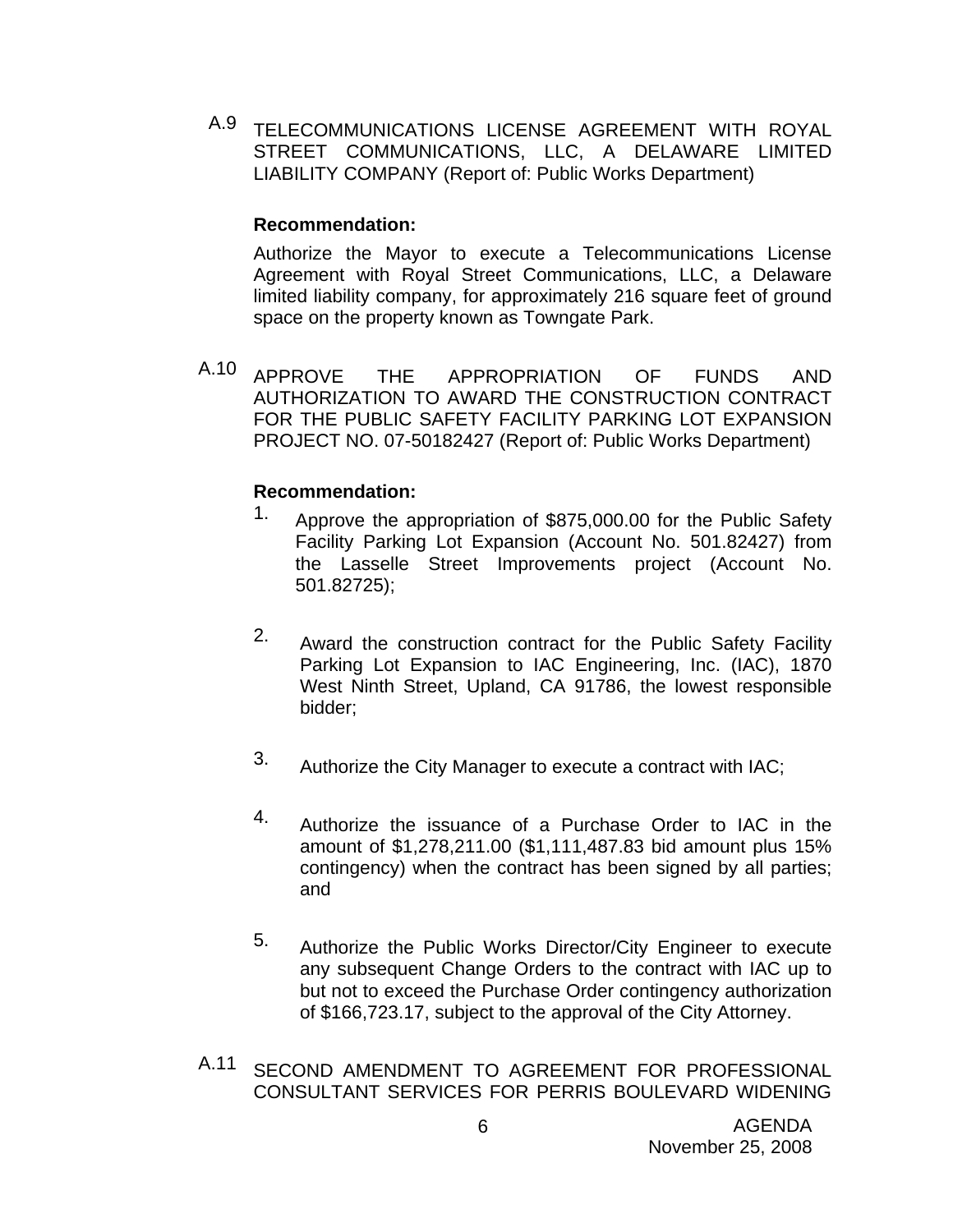IMPROVEMENTS FROM IRONWOOD AVENUE TO MANZANITA AVENUE PROJECT NO. 11-41570225 (Report of: Public Works Department)

# **Recommendation:**

- 1. Approve the "Second Amendment to Agreement for Professional Consultant Services" with Boyle Engineering Corporation (Boyle), 1501 Quail Street, Newport Beach, CA 92660-2726 for Phase 2 work which includes preparation of Plans, Specifications and Estimates (PS&E), and Right-of-Way Engineering;
- 2. Authorize the City Manager to execute said "Second Amendment to Agreement for Professional Consultant Services" with Boyle;
- 3. Authorize a Change Order to increase the Purchase Order with Boyle for \$527,094 (\$479,176 proposal amount plus 10% contingency amount of \$47,918) for Phase 2 (PS&E and Rightof-Way Engineering) when the Second Amendment to Agreement for Professional Consultant Services has been signed by all parties (Account Nos. 415.70225, 415.78726, and 417.79226); and
- 4. Authorize the Public Works Director/City Engineer to execute any subsequent related minor amendment(s) to the agreement with Boyle, up to but not exceeding, the 10% contingency amount of \$47,918, subject to the approval of the City Attorney.
- A.12 APPROVE AGREEMENTS WITH THE CALIFORNIA DEPARTMENT OF TRANSPORTATION FOR BICYCLE TRANSPORTATION ACCOUNT (BTA) PROJECTS AQUEDUCT BIKE TRAIL GAP CLOSURES (Report of: Public Works Department)

# **Recommendation:**

- 1. Authorize the City Manager to execute the agreement with the State of California; and
- 2. Authorize an increase of \$135,000 to the Measure "A" State Grant Revenue budget (account 125.1250.4611).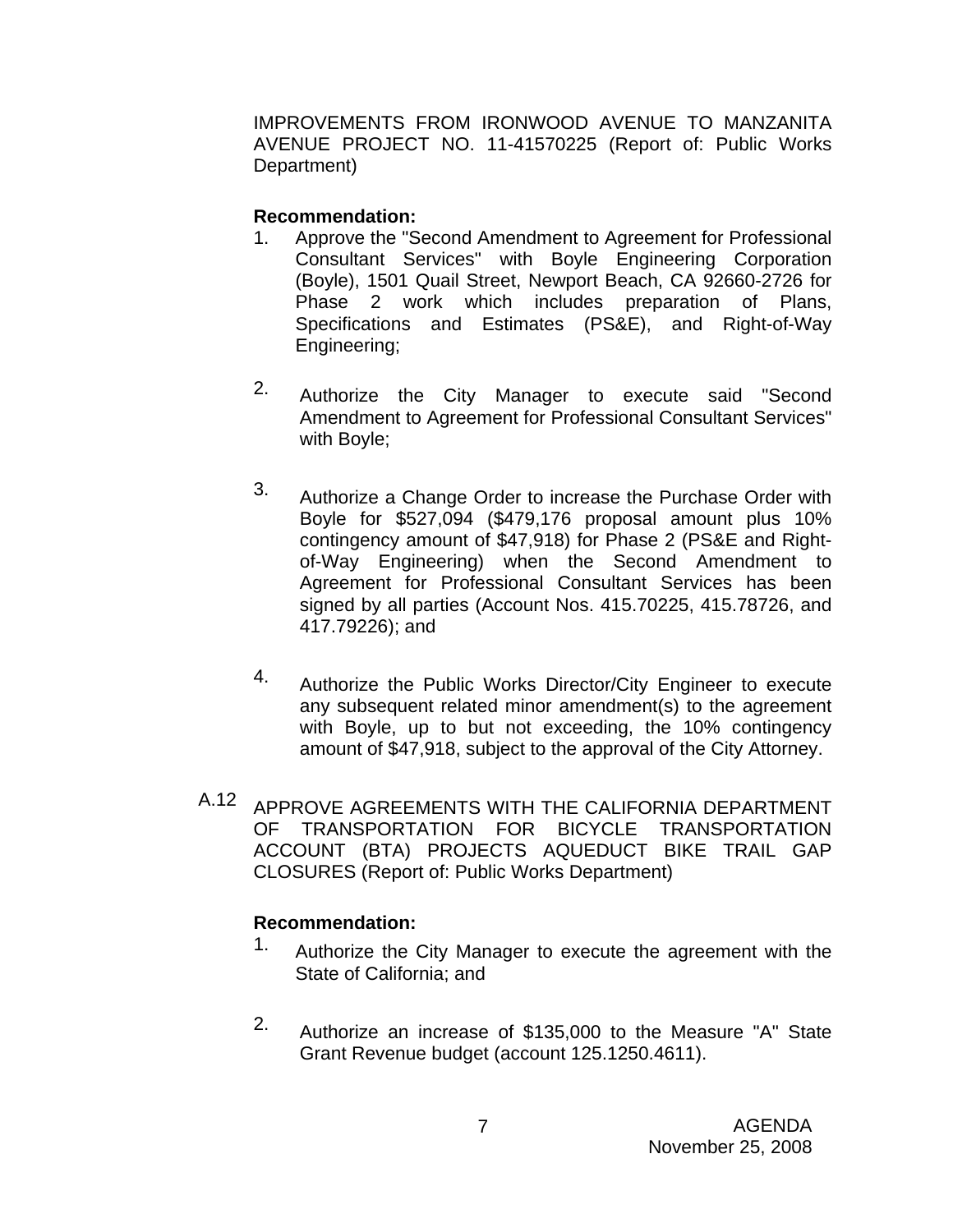A.13 THIRD AMENDMENT TO AGREEMENT FOR PROFESSIONAL CONSULTANT DESIGN SERVICES FOR DAY STREET ROADWAY IMPROVEMENTS FROM ALESSANDRO BOULEVARD TO COTTONWOOD AVENUE PROJECT NO. 02-89266920 (Report of: Public Works Department)

# **Recommendation:**

- 1. Approve the "Third Amendment to Agreement for Professional Consultant Services" with AEI-CASC Engineering (AEI-CASC), 937 South Via Lata, Suite 500, Colton, California 92324 to provide additional engineering services for street improvements;
- 2. Authorize the City Manager to execute said "Third Amendment to Agreement for Professional Consultant Services" with AEI-CASC;
- 3. Authorize a Change Order to increase the Purchase Order with AEI-CASC, in the amount of \$24,600 when the "Third Amendment to Agreement for Professional Consultant Services" has been signed by parties (Account No. 897.91724); and
- 4. Authorize the Public Works Director/City Engineer to execute any subsequent related minor amendments to the Agreement for Professional Consultant Services with AEI-CASC, up to but not to exceed the Purchase Order authorization, subject to the approval of the City Attorney.
- A.14 PA99-0033 REDUCE FAITHFUL PERFORMANCE BOND AND ADOPT THE RESOLUTION AUTHORIZING ACCEPTANCE OF THE PUBLIC IMPROVEMENTS AS COMPLETE AND ACCEPTING THE PORTION OF SUNNYMEAD BOULEVARD ASSOCIATED WITH THE PROJECT INTO THE CITY'S MAINTAINED STREET SYSTEM, DEVELOPER - S.J. WEAVER AND ASSOCIATES, SIGNAL HILL, CA 90806 (Report of: Public Works Department)

# **Recommendation:**

1. Adopt Resolution No. 2008-118, authorizing the acceptance of the public improvements for PA99-0033 as complete and accepting the portion of Sunnymead Boulevard associated with the project into the City's maintained street system; and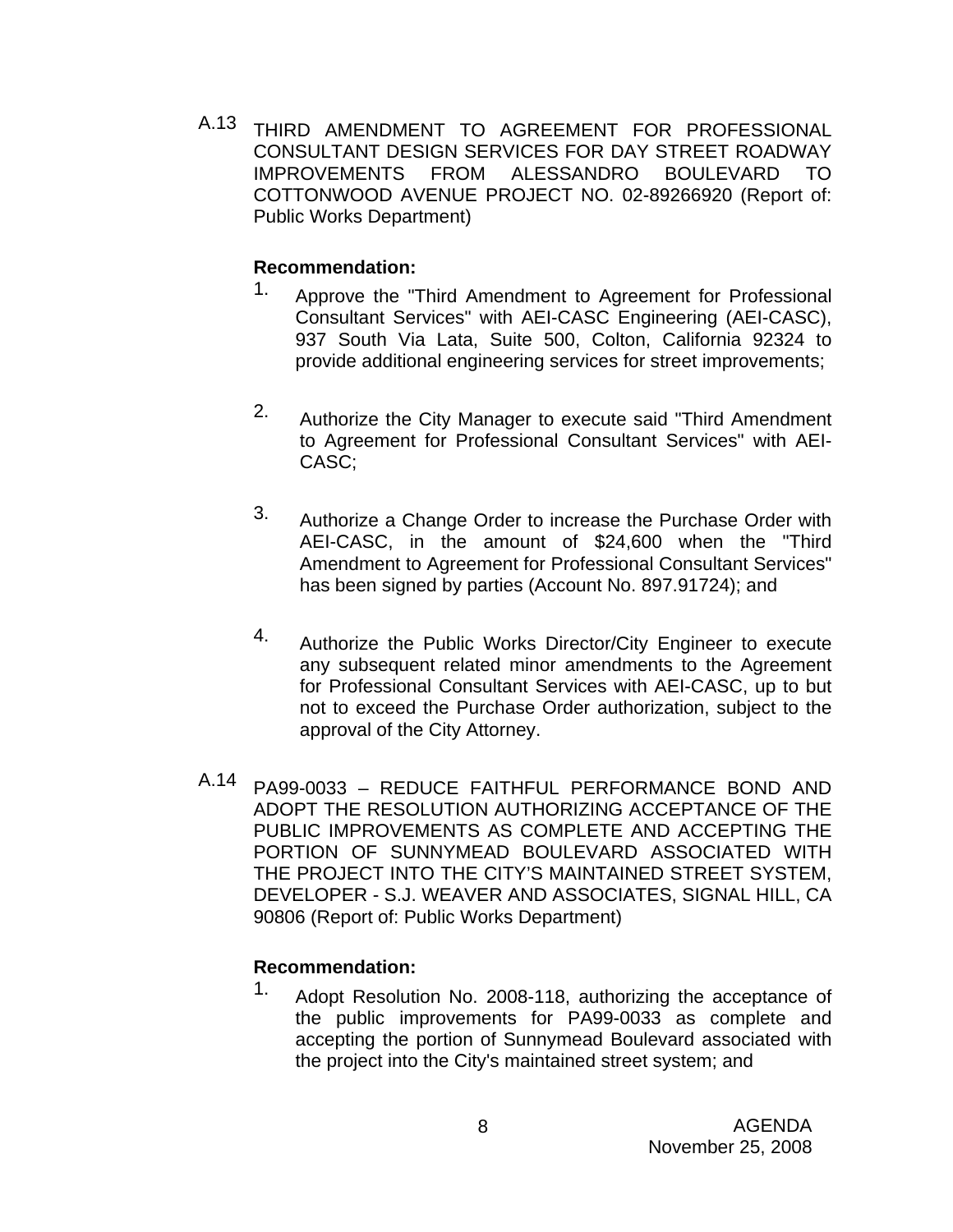# Resolution No. 2008-118

A Resolution of the City Council of the City of Moreno Valley, California, Authorizing the Acceptance of the Public Improvements as Complete within PA99-0033, and Accepting the Portion of Sunnymead Boulevard Associated with the Project into the City's Maintained Street System

- 2. Authorize the City Engineer to execute the 90% reduction to the Faithful Performance Bond, exonerate the Material and Labor Bond in 90 days if there are no stop notices or liens on file with the City Clerk, and exonerate the final 10% of the Faithful Performance Bond in one year when all clearances are received.
- A.15 TRACT MAP 32018 REDUCE FAITHFUL PERFORMANCE BOND AND ADOPT THE RESOLUTION AUTHORIZING ACCEPTANCE OF THE PUBLIC IMPROVEMENTS AS COMPLETE AND ACCEPTING CHARITY STREET, HENRY COURT, DRAKE DRIVE, MICHELE LANE, PATRICIA STREET, KYLE DRIVE, CRAPE MYRTLE DRIVE, AND THE PORTION OF DRACAEA AVENUE, AND COTTONWOOD AVENUE ASSOCIATED WITH THE PROJECT INTO THE CITY'S MAINTAINED STREET SYSTEM, DEVELOPER - YH COTTONWOOD LLC, RANCHO CUCAMONGA, CA 92557 (Report of: Public Works Department)

# **Recommendation:**

1. Adopt Resolution 2008-119, authorizing the acceptance of the public improvements for Tract Map 32018 as complete and accepting Charity Street, Henry Court, Drake Drive, Michele Lane, Patricia Street, Kyle Drive, Crape Myrtle Drive, and the portion of Dracaea Avenue, and Cottonwood Avenue associated with the project into the City's maintained street system; and

Resolution No. 2008 -119

A Resolution of the City Council of the City of Moreno Valley, California, Authorizing the Acceptance of the Public Improvements as Complete within Tract Map 32018, and Accepting the Portion of Charity Street, Henry Court, Drake Drive, Michele Lane, Patricia Street, Kyle Drive, Crape Myrtle Drive, and the Portion of Dracaea Avenue, and Cottonwood Avenue Associated with the Project into the City's Maintained Street System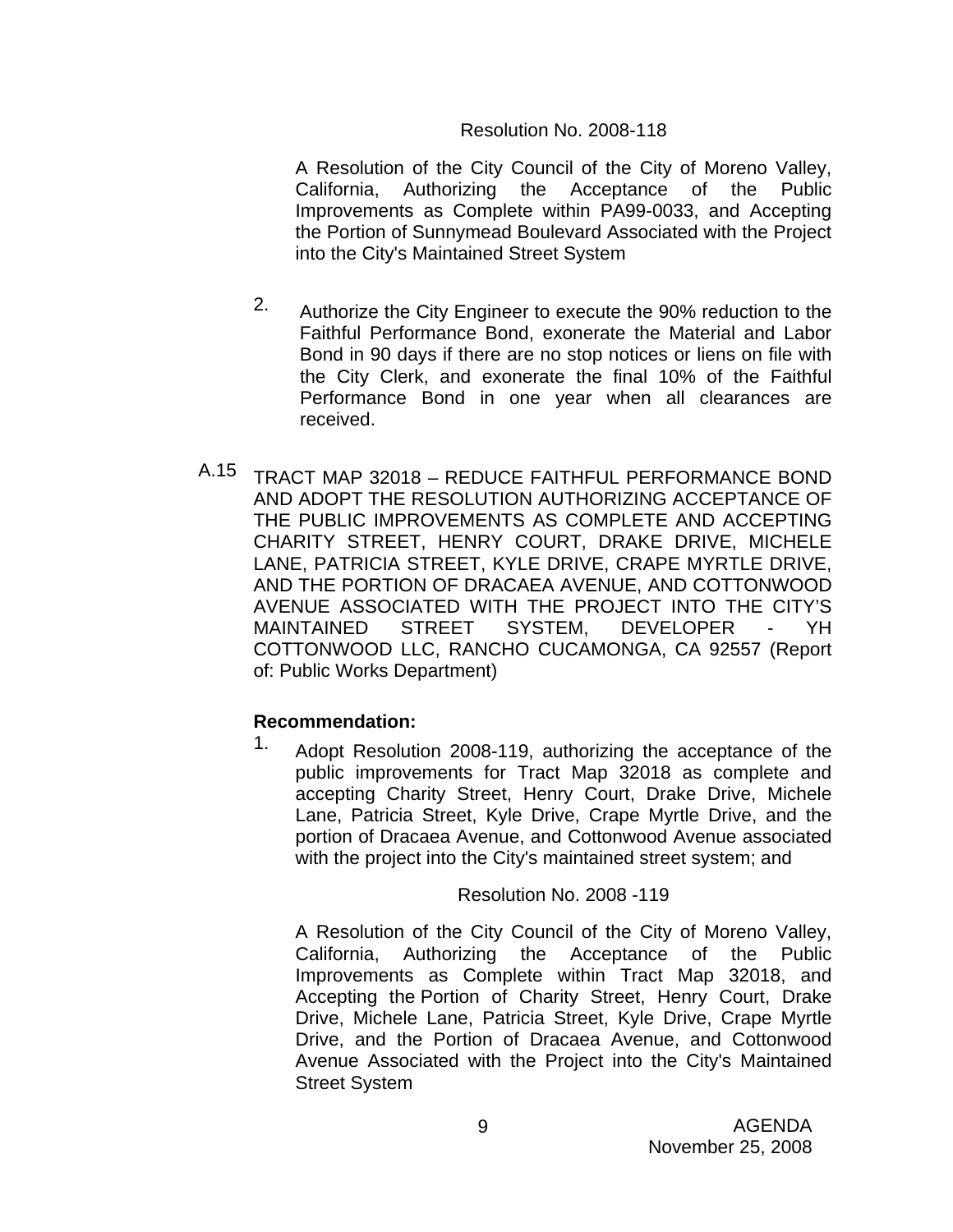- 2. Authorize the City Engineer to execute the 90% reduction to the Faithful Performance Bond, exonerate the Material and Labor Bond in 90 days if there are no stop notices or liens on file with the City Clerk, and exonerate the final 10% of the Faithful Performance Bond in one year when all clearances are received.
- A.16 PA06-0162 APPROVAL OF PROPOSED RESOLUTION, SUMMARY VACATION OF A PORTION OF ALESSANDRO BOULEVARD EAST OF MORENO BEACH DRIVE, SOUTHEAST CORNER OF ALESSANDRO BOULEVARD AND MORENO BEACH DRIVE, DEVELOPER - TOPAZ-MORENO VALLEY, LLC, NEWPORT BEACH, CA 92660 (Report of: Public Works Department)

# **Recommendation:**

1. Approve and adopt Resolution No. 2008-120, summarily vacating a portion of Alessandro Boulevard located on the south side of Alessandro Boulevard just east of Moreno Beach Drive for PA06-0162; and

# Resolution No. 2008-120

A Resolution of the City Council of the City of Moreno Valley, Ordering the Summary Vacation of a Portion of Alessandro Boulevard East of Moreno Beach Drive for PA-06-0162

- 2. Instruct the City Clerk to certify said resolution and transmit a copy of the resolution to Land Development Division for further processing to the County Recorder's office for recording.
- A.17 TRACT MAP 31431 REDUCE FAITHFUL PERFORMANCE BOND AND ADOPT THE RESOLUTION AUTHORIZING ACCEPTANCE OF THE PUBLIC IMPROVEMENTS AS COMPLETE AND ACCEPTING THE PORTION OF DRACAEA AVENUE ASSOCIATED WITH THE PROJECT INTO THE CITY'S MAINTAINED STREET SYSTEM, DEVELOPER - DRESCH, CHAN & ZHOU PARTNERSHIP, CHINO HILLS, CA 91709 (Report of: Public Works Department)

# **Recommendation:**

1. Adopt Resolution No. 2008-121, authorizing the acceptance of the public improvements for Tract Map 31431 as complete and accepting the portion of Dracaea Avenue associated with the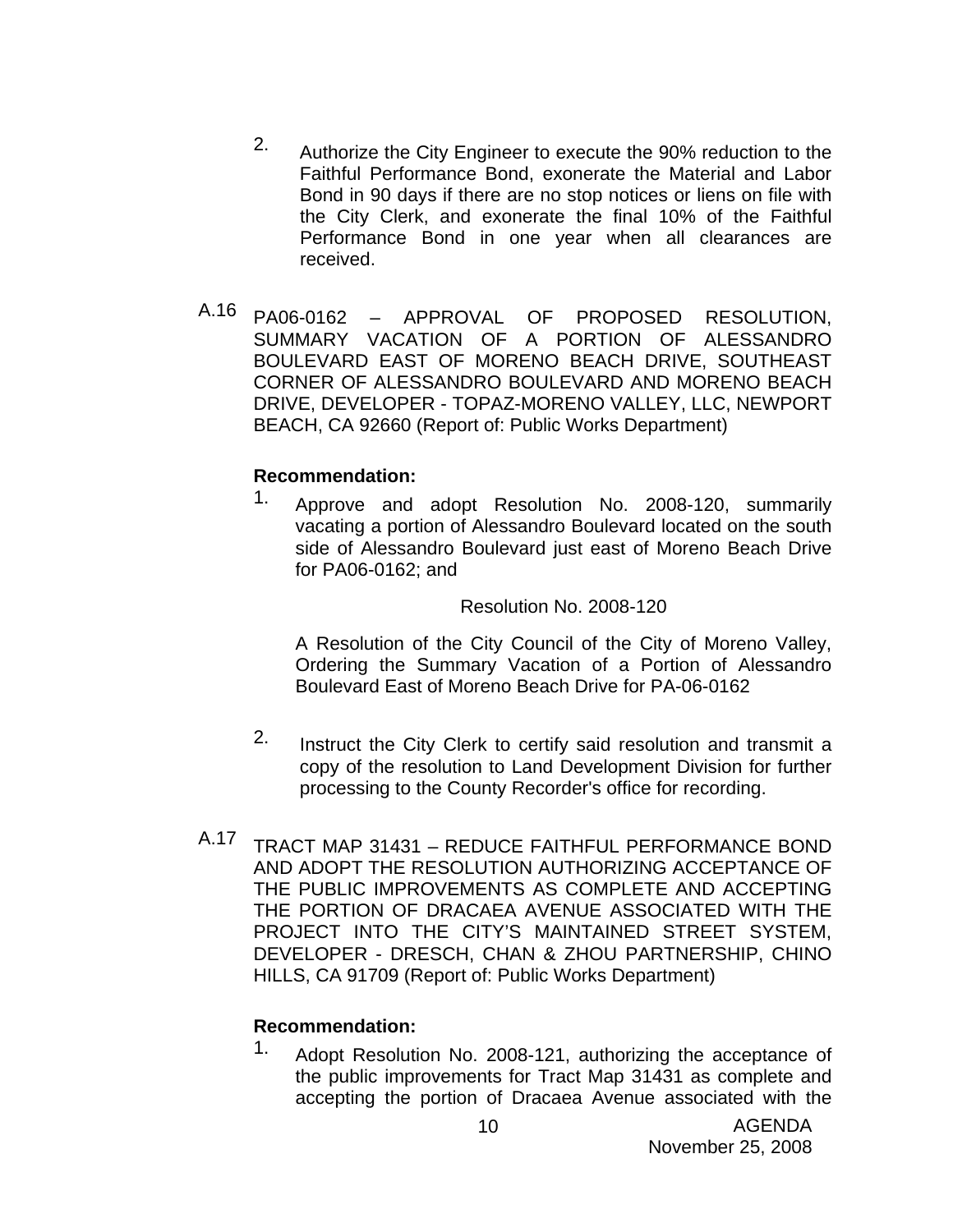project into the City's maintained street system; and

# Resolution No. 2008-121

A Resolution of the City Council of the City of Moreno Valley, California, Authorizing the Acceptance of the Public Improvements as Complete within Tract Map 31431, and Accepting the Portion of Dracaea Avenue Associated with the Project into the City's Maintained Street System

- 2. Authorize the City Engineer to execute the 90% reduction to the Faithful Performance Bond, exonerate the Material and Labor Bond in 90 days if there are no stop notices or liens on file with the City Clerk, and exonerate the final 10% of the Faithful Performance Bond in one year when all clearances are received.
- A.18 AUTHORIZE THE SUBMISSION OF GRANT APPLICATIONS FOR THE 2009/2010 BICYCLE TRANSPORTATION ACCOUNT (BTA) PROGRAM AND ADOPT RESOLUTION NO. 2008-122 COMMITTING TO PROVIDE A MINIMUM OF 10 PERCENT OF THE TOTAL PROJECT COST FROM LOCAL FUNDS (Report of: Public Works Department)

# **Recommendation:**

- 1. Authorize the Public Works Director/City Engineer to submit the grant applications to the California Department of Transportation for the Fiscal Year 2009/2010 Bicycle Transportation Account (BTA) Program; and
- 2. Adopt the proposed Resolution No. 2008-122, committing to provide a minimum of 10 percent of the total project cost from local funds.

Resolution No. 2008 - 122

A Resolution of the City Council of the City of Moreno Valley, California, Committing to Provide a Minimum of Ten Percent (10%) of the Bicycle Transportation Account Project Cost from Local Funds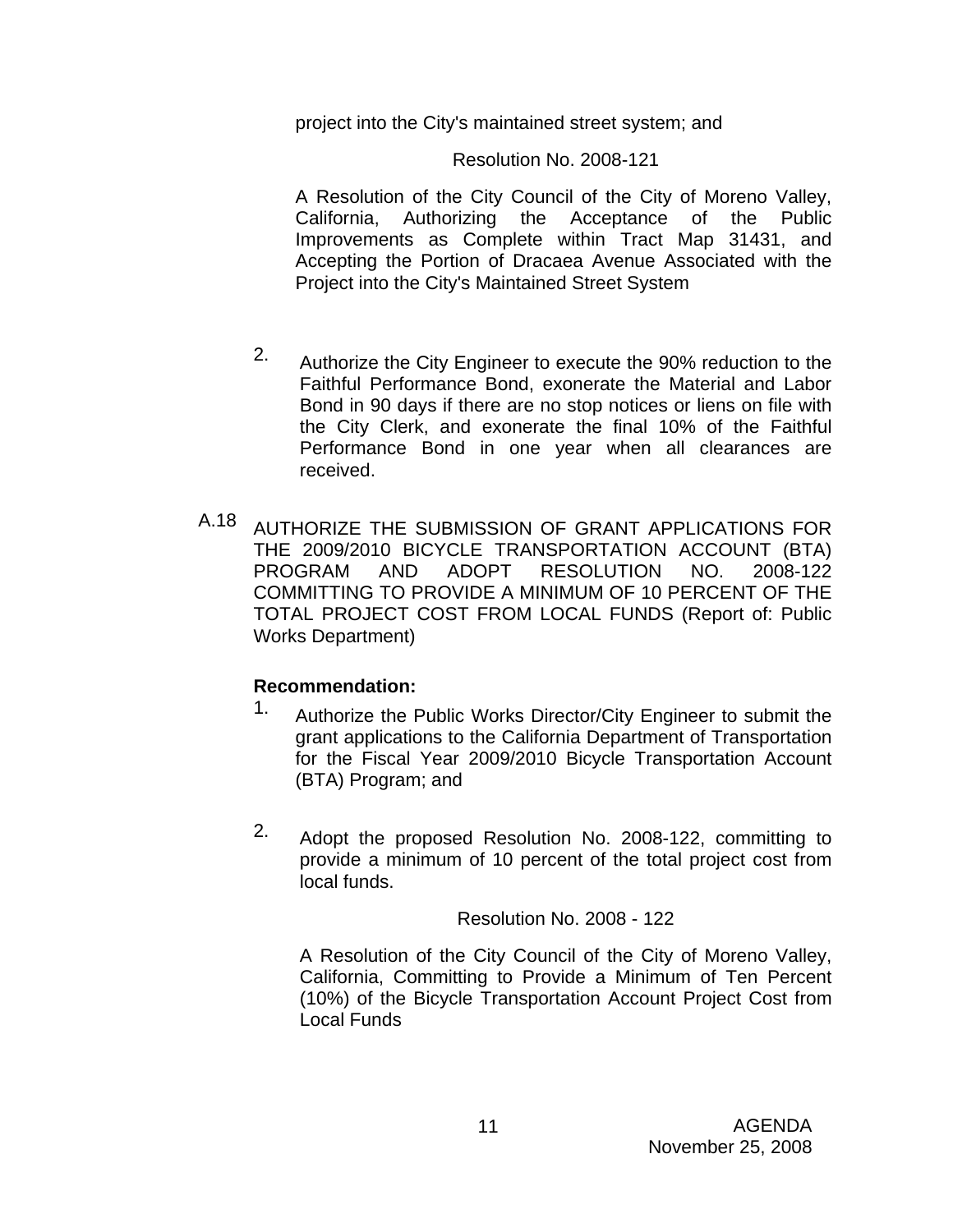A.19 FIRST AMENDMENT TO AGREEMENT FOR PROFESSIONAL CONSULTANT SERVICES FOR SUNNYMEAD BOULEVARD REVITALIZATION FROM FREDERICK STREET TO PERRIS BOULEVARD PROJECT NO. 04-89280221 (Report of: Public Works Department)

# **Recommendation:**

- 1. Approve the "First Amendment to Agreement for Professional Consultant Services" with Harris & Associates, Inc., 9445 Fairway View Place, Suite 215, Rancho Cucamonga, CA 91730, to provide additional construction management and inspection services for the Sunnymead Boulevard Revitalization Project;
- 2. Authorize the City Manager to execute the "First Amendment to Agreement for Professional Consultant Services" with Harris & Associates, Inc.;
- 3. Authorize an increase in the Purchase Order to Harris & Associates, Inc. (Account No. 501.82125) in the amount of \$265,000 (\$240,900 proposal amount plus 10% contingency) when the "First Amendment to Agreement for Professional Consultant Services" has been signed by all parties; and
- 4. Authorize the City Engineer/Public Works Director to execute any subsequent related minor amendments to the "Agreement for Professional Consultant Services" with Harris & Associates, Inc., up to exceed the contingency, subject to approval by the City Attorney.
- A.20 AUTHORIZATION TO AWARD THE CONSTRUCTION CONTRACT FOR SUNNYMEAD BOULEVARD BEAUTIFICATION AND ENHANCEMENT PROJECT FROM FREDERICK STREET TO PERRIS BOULEVARD PROJECT NO. 04-89280221-2 (Report of: Public Works Department)

# **Recommendation:**

<sup>1.</sup> Award the construction contract for the Sunnymead Boulevard Beautification and Enhancement from Frederick Street to Perris Boulevard to PALP Inc. dba Excel Paving Company, 2230 Lemon Avenue, Long Beach, CA 90806, the lowest responsible bidder;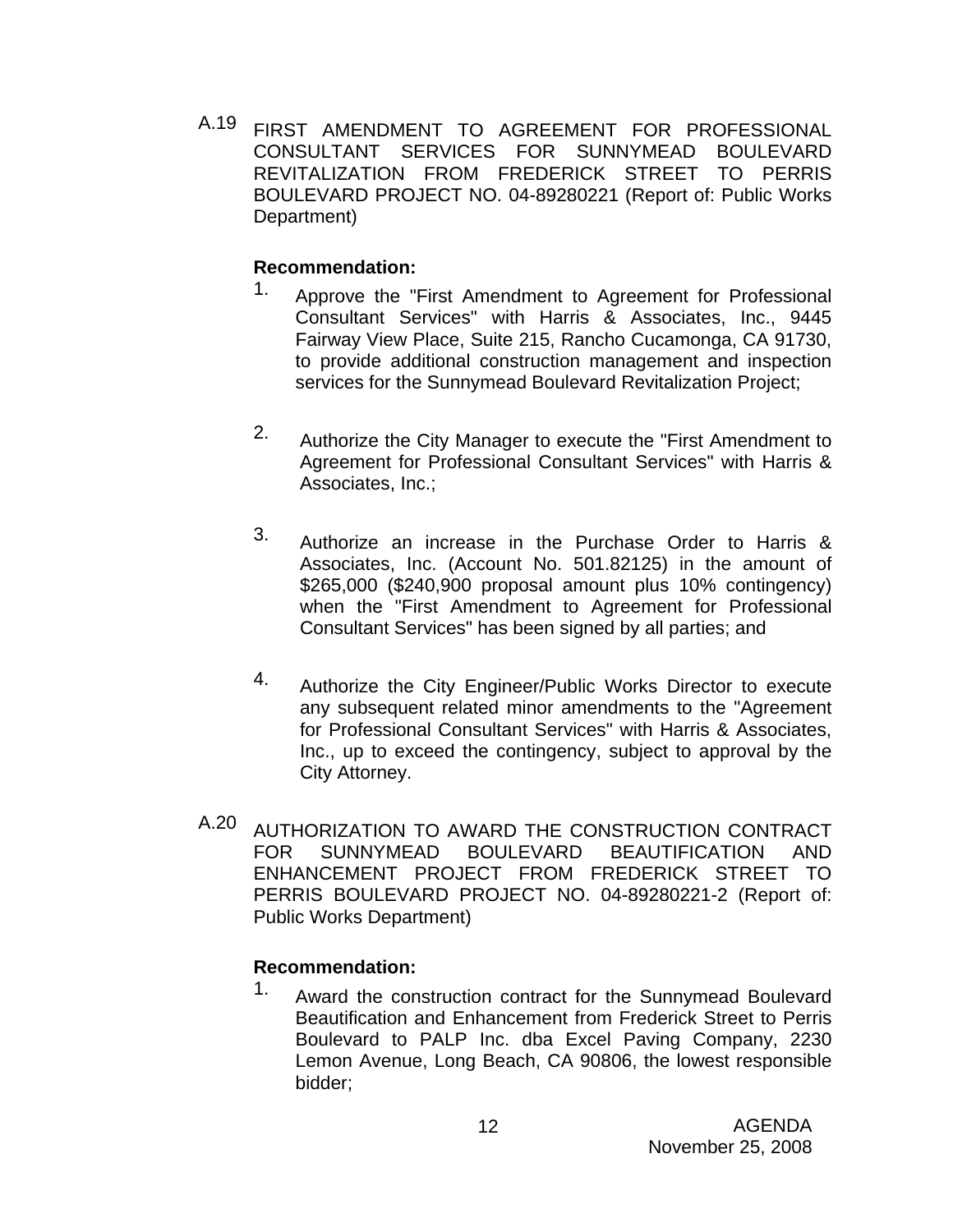- 2. Authorize the City Manager to execute a contract with PALP Inc. dba Excel Paving Company;
- 3. Authorize the issuance Purchase Orders to PALP Inc. dba Excel Paving Company in the amount of \$2,702,636.90 (\$2,456,942.70 bid amount plus 10% contingency) when the contract has been signed by all parties (\$1,416,000.00 for Account No. 125.67128, \$530,000 for Account No. 501.82125, and \$756,636.90 for Account No. 892.80221); and
- 4. Authorize the Public Works Director/City Engineer to execute any subsequent change orders to the contract with PALP Inc. dba Excel Paving Company, up to but not to exceed the Purchase Order contingency authorization of \$245,694.27, subject to approval of the City Attorney.
- A.21 RESOLUTION APPROVING AN AMENDMENT TO THE RIVERSIDE COUNTY TRANSPORTATION COMMISSION TRANSPORTATION EXPENDITURE PLAN AND RETAIL TRANSACTION USE TAX ORDINANCE ("MEASURE A") (Report of: Public Works Department)

# **Recommendation:**

1. Adopt proposed Resolution No. 2008-124, and;

Resolution No. 124

A Resolution of the City Council of the City of Moreno Valley, California, Approving and Authorizing an Amendment to the Riverside County Transportation Commission Transportation Expenditure Plan and Retail Transaction and Use Tax Ordinance (Ordinance No. 88-1)

2. Authorize and direct staff to submit a Notice of Exemption with the County Clerk of Riverside County within five days after adoption of this resolution.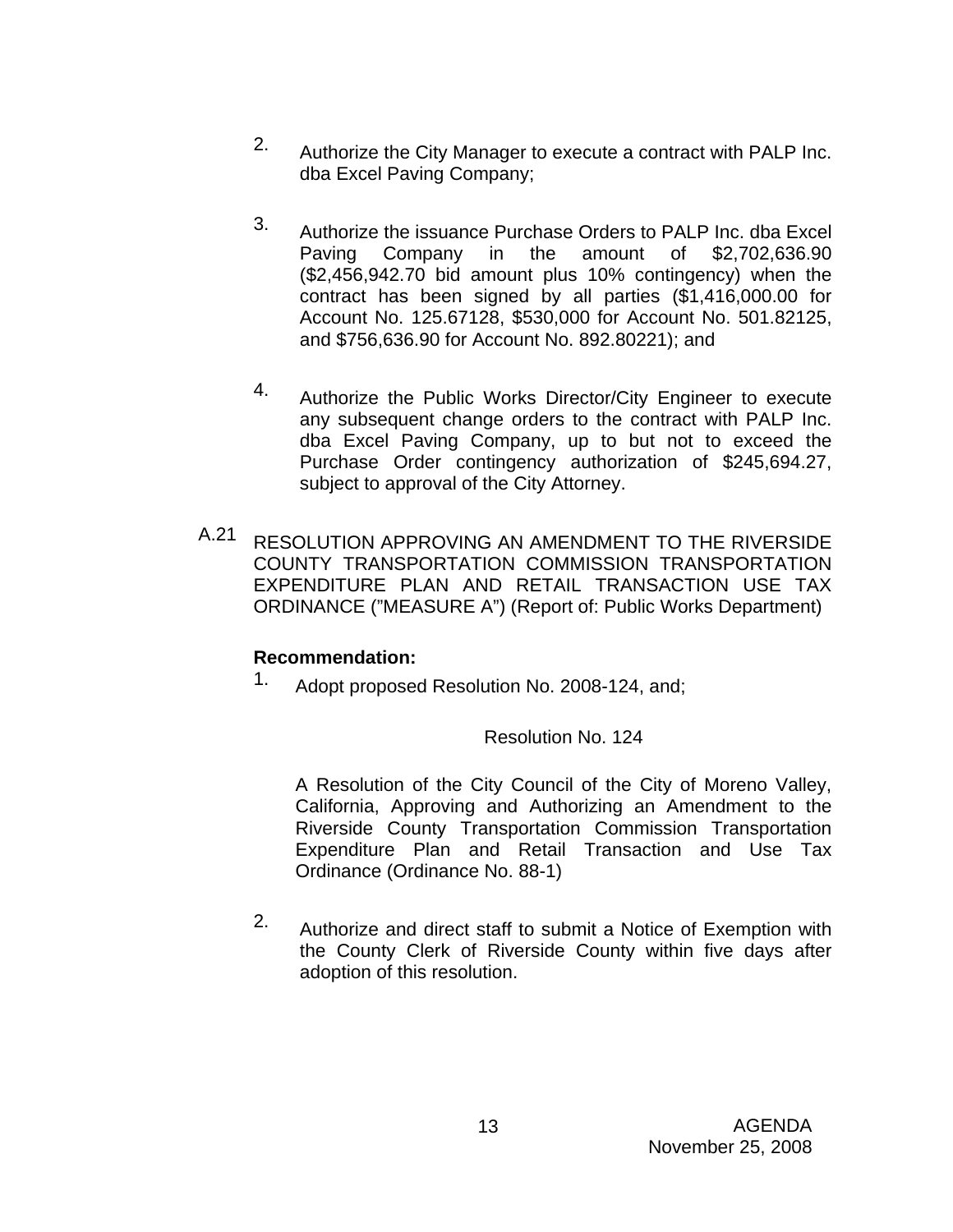A.22 AUTHORIZATION TO AWARD AGREEMENT FOR DESIGN PROFESSIONAL CONSULTANT SERVICES FOR: STAGE I CACTUS AVENUE WIDENING FROM INTERSTATE 215 EASTBOUND OFF-RAMP TO VETERANS WAY PROJECT NO. 07- 41678527, AND STAGE II CACTUS AVENUE WIDENING FROM VETERANS WAY TO HEACOCK STREET PROJECT NO. 07- 41683328 (Report of: Public Works Department)

### **Recommendation:**

- 1. Re-Appropriate \$79,000 from Account No. 416.78527 Stage I Cactus Avenue widening to Account No. 416.83328 Stage II Cactus Avenue widening to provide sufficient funding for both Stages I and II of the design phase for the street widening improvements along Cactus Avenue between Interstate 215 eastbound off-ramp and Heacock Street;
- 2. Approve the "Agreement for Design Professional Consultant Services" with ProActive Engineering Consultant, Inc. (ProActive), 1875 California Avenue, Corona CA 92881;
- 3. Authorize the City Manager to execute the "Agreement for Design Professional Consultant Services" with ProActive;
- 4. Authorize the issuance of a Purchase Order to ProActive, in the amount of \$282,845.20 (\$257,132.00 proposal amount plus 10% contingency) for Stage I Cactus Avenue widening (Account No. 416.78527), when the agreement has been signed by all parties;
- 5. Authorize the issuance of a Purchase Order to ProActive, in the amount of \$460,013.20 (\$419,012.00 proposal amount plus 10% contingency) for Stage II Cactus Avenue widening (Account No. 416.83328), when the agreement has been signed by all parties; and
- 6. Authorize the Public Works Director/City Engineer to execute any subsequent related minor Amendments to the "Agreement for Design Professional Consultant Services" with ProActive, up to but not exceeding the Purchase Order contingency authorized amounts of \$25,713.20 for Stage I, and \$41,901.20 for Stage II, subject to approval of the City Attorney.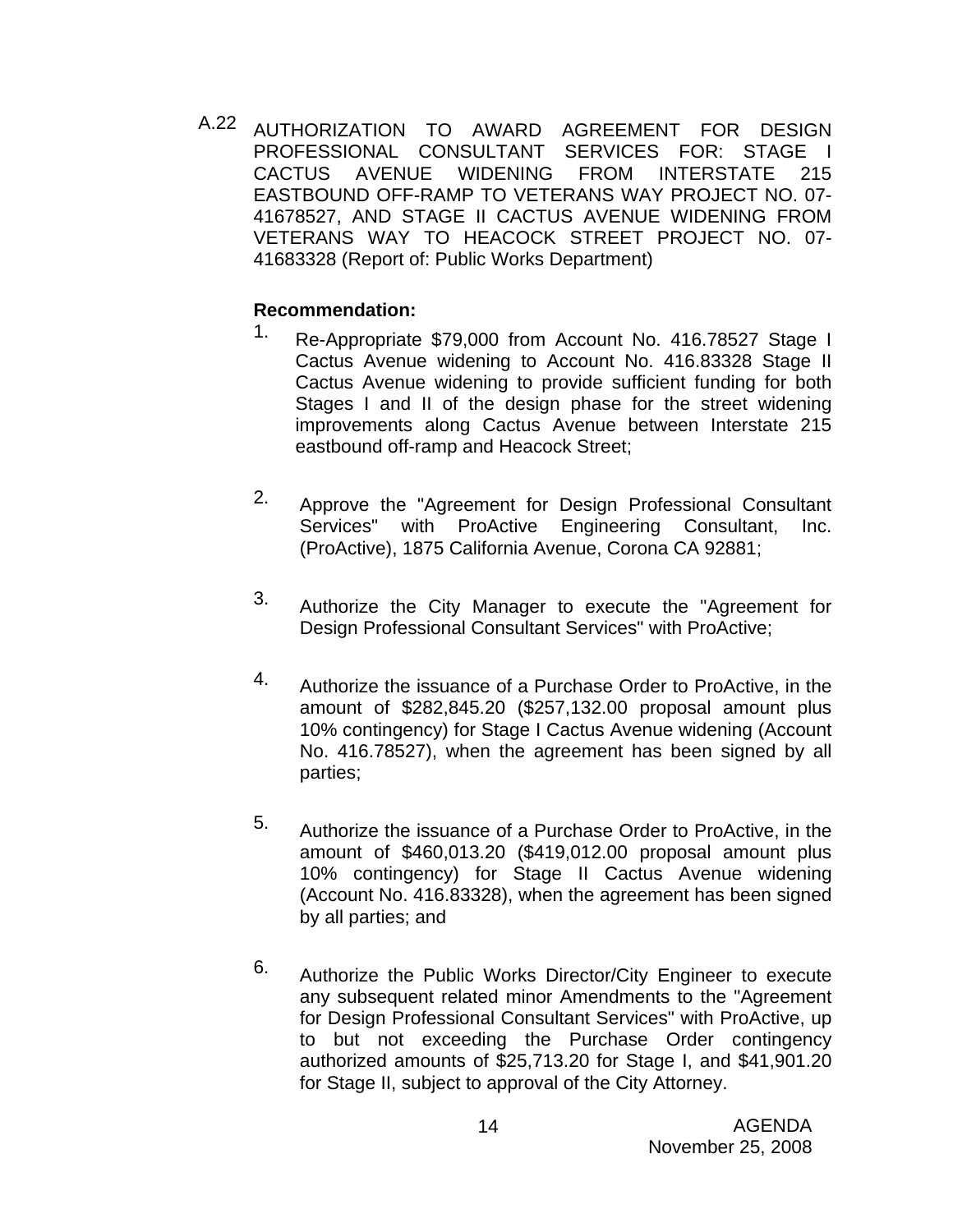A.23 DAY STREET SEWER IMPROVEMENTS - REQUEST TO CONDUCT A FULL ROAD CLOSURE OF DAY STREET BETWEEN ALESSANDRO BOULEVARD AND BAY AVENUE FOR THE CONSTRUCTION OF SEWER IMPROVEMENTS FROM DECEMBER 1, 2008 - JANUARY 24, 2009, CONTRACTOR - BONADIMAN-MCCAIN, INC., SAN BERNARDINO, CA 92408 (Report of: Public Works Department)

### **Recommendation:**

- 1. Authorize a full road closure of Day Street from Alessandro Boulevard to Bay Avenue for the construction of sewer improvements from December 1, 2008 - January 24, 2009; and
- 2. Authorize the City Engineer to allow for an additional 30 day extension to the proposed road closure window if the project is delayed due to unforeseen construction issues.
- A.24 RIVERSIDE COUNTY TRANSPORTATION COMMISSION APPOINTMENT (Report of: City Clerk's Department)

#### **Recommendation:**

Appoint Council Member Bonnie Flickinger as the primary representative and Mayor William H. Batey II as the alternate representative to the Riverside County Transportation Commission effective December 9, 2008.

# **B CONSENT CALENDAR - COMMUNITY SERVICES DISTRICT**

- B.1 ORDINANCES READING BY TITLE ONLY **Recommendation:** Waive reading of all Ordinances.
- B.2 MINUTES SPECIAL MEETING OF NOVEMBER 12, 2008 (Report of: City Clerk's Department)

#### **Recommendation:**

Approve as submitted.

AGENDA 15 B.3 AWARD OF CONTRACT – MORENO VALLEY COMMUNITY SERVICES DISTRICT PROJECT NO. E-2/09 – MAINTENANCE OF HIGH-SERVICE-LEVEL PARKWAY & OPEN SPACE LANDSCAPING AND IRRIGATION – HIDDEN SPRINGS (Report of: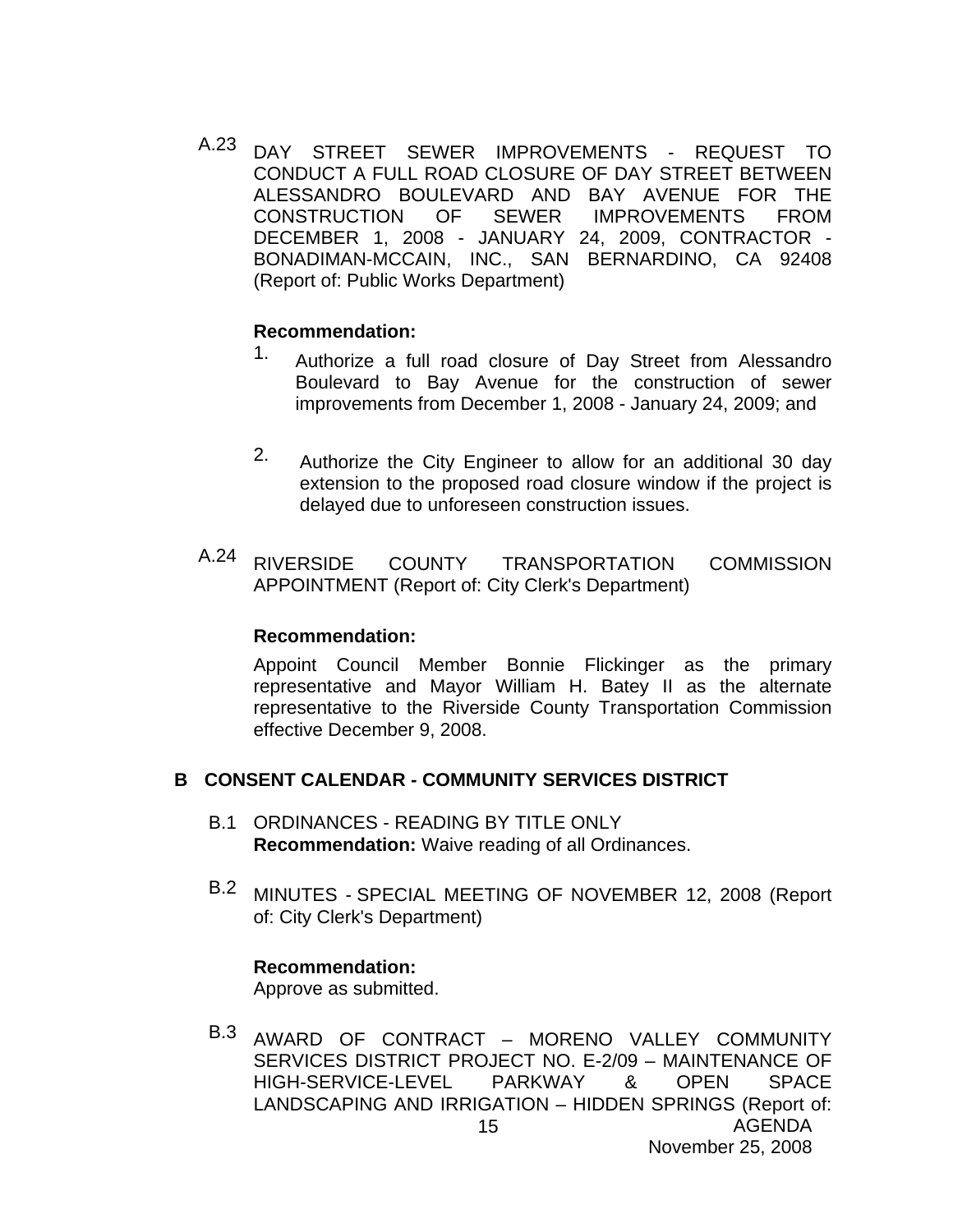Public Works Department)

# **Recommendation:**

- 1. Approve the Agreement for MVCSD Project E-2/09 (the "Agreement") with Tropical Plaza Nursery, Inc., Villa Park, California;
- 2. Authorize the President of the MVCSD Board to execute said Agreement with Tropical Plaza Nursery, Inc.; and
- 3. Authorize the Purchasing Division Manager on July 1, 2009, to issue purchase orders to Tropical Plaza Nursery, Inc. in the amounts of:

a. One Hundred Eighty-Eight Thousand Four Hundred and 00/100 (\$188,400.00) Dollars for twelve (12) months of base maintenance services and;

b. Thirty Thousand Five Hundred and 00/100 (\$30,500.00) Dollars for anticipated Additional Work, per Section 2. Paragraph e. of Agreement Exhibit C.

B.4 AMENDMENT OF RESOLUTION ESTABLISHING SETTLEMENT AUTHORITY FOR CLAIMS AND LITIGATION (Report of: Human Resources Department)

# **Recommendation:**

Adopt Resolution No. CSD 2008-23, amending Resolution 2008-01, and authorize the Human Resources Director to settle claims and litigations between \$10,001 - \$25,000 pursuant to the California Government Code Sections 935.4 and 949.

Resolution No. CSD 2008-23

A Resolution of the Moreno Valley Community Services District, Amending Resolution 2008-01, as amended relating to settlement authority for claims and litigation against the Moreno Valley Community Services District

# **C CONSENT CALENDAR - COMMUNITY REDEVELOPMENT AGENCY**

C.1 ORDINANCES - READING BY TITLE ONLY **Recommendation:** Waive reading of all Ordinances.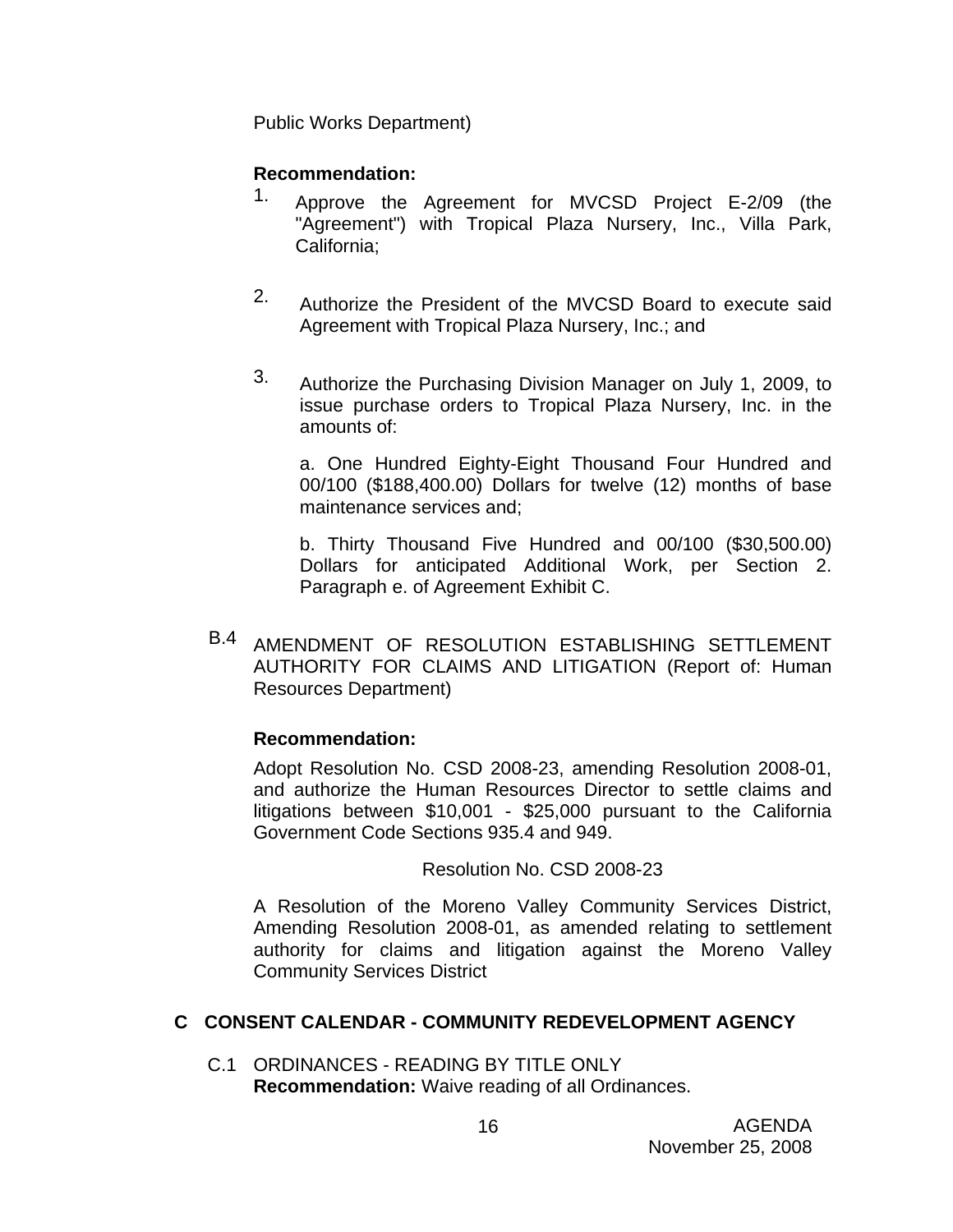C.2 MINUTES - SPECIAL MEETING OF NOVEMBER 12, 2008 (Report of: City Clerk's Department)

# **Recommendation:**

Approve as submitted.

C.3 AMENDMENT OF RESOLUTION ESTABLISHING SETTLEMENT AUTHORITY FOR CLAIMS AND LITIGATION (Report of: Human Resources Department)

# **Recommendation:**

Adopt Resolution No. RDA 2008-15, amending Resolution 2008-03, and authorize the Human Resources Director to settle claims and litigations between \$10,001 - \$25,000 pursuant to the California Government Code Sections 935.4 and 949.

Resolution No. RDA 2008-15

A Resolution of the Community Redevelopment Agency of the City of Moreno Valley, Amending Resolution 2008-03, as Amended Relating to Settlement Authority for Claims and Litigation Against the Community Redevelopment Agency of the City of Moreno Valley

# **D CONSENT CALENDAR - BOARD OF LIBRARY TRUSTEES**

- D.1 ORDINANCES READING BY TITLE ONLY **Recommendation:** Waive reading of all Ordinances.
- D.2 MINUTES SPECIAL MEETING OF NOVEMBER 12, 2008 (Report of: City Clerk's Department)

# **Recommendation:**

Approve as submitted.

# **ADJOURNMENT OF CITY COUNCIL MEETING TO SPECIAL MEETING OF THE MORENO VALLEY INDUSTRIAL DEVELOPMENT AUTHORITY (IDA)**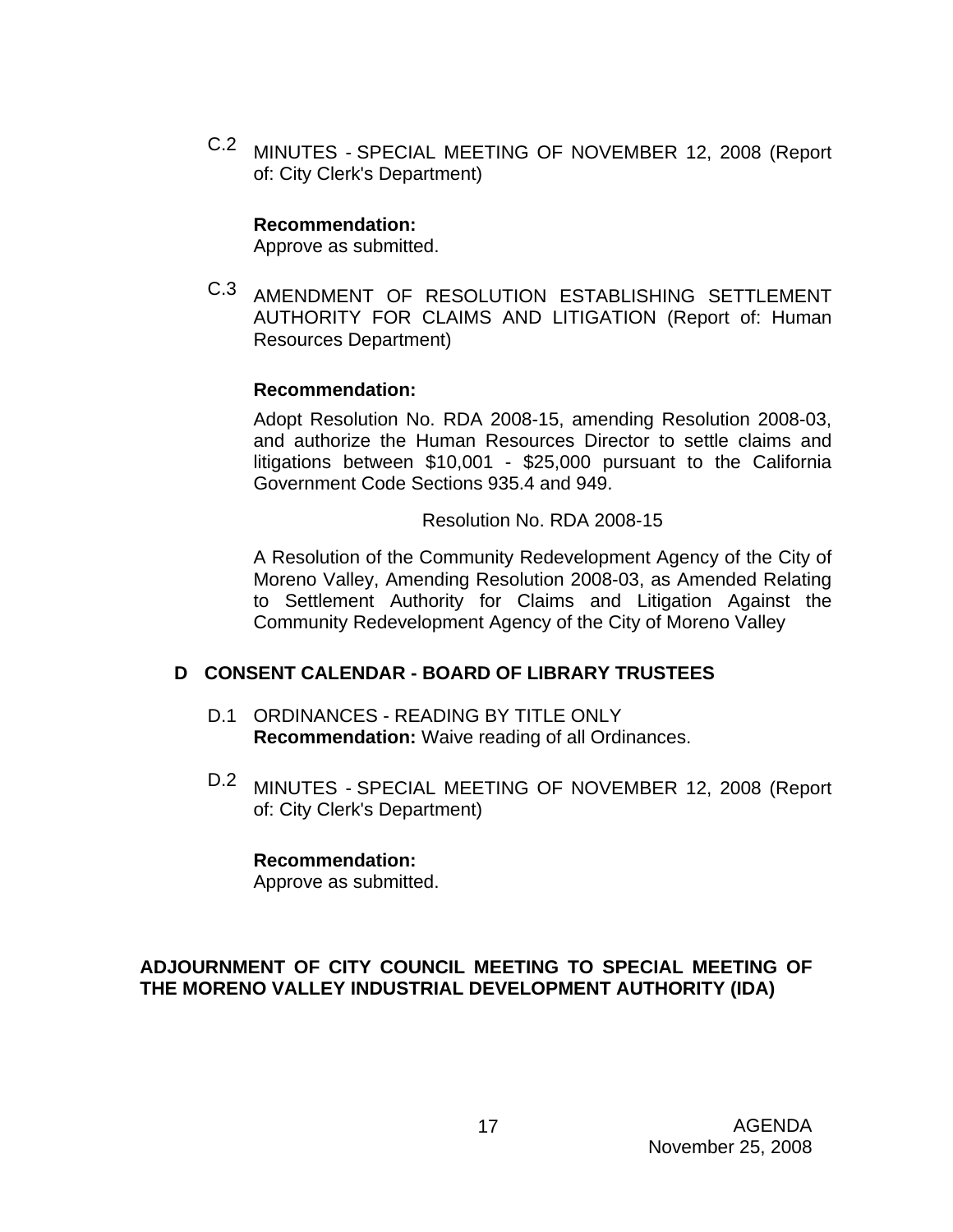# **SPECIAL MEETING OF THE MORENO VALLEY INDUSTRIAL DEVELOPMENT AUTHORITY (IDA)**

CALL TO ORDER

ROLL CALL

PUBLIC COMMENTS **ON MATTERS UNDER THE JURISDICTION OF THE AUTHORITY** - Those wishing to speak should submit a BLUE speaker slip to the Bailiff. There is a three-minute limit per person. All remarks and questions shall be addressed to the presiding officer or to the City Council and not to any individual Council member, staff member or other person.

1. AMENDMENT OF RESOLUTION ESTABLISHING SETTLEMENT AUTHORITY FOR CLAIMS AND LITIGATION

### **Recommendation:**

City Council, acting in its capacity as Board of Directors of the Moreno Valley Industrial Development Authority, adopt Resolution No. IDA 2008- 02, amending Resolution No. 2008-01, and authorize the Human Resources Director to settle claims and litigations between \$10,001 - \$25,000 pursuant to the California Government Code Sections 935.4 and 949

Resolution No. IDA 2008-02

Resolution of the Moreno Valley Industrial Development Authority, Amending Resolution 2008-01, as Amended, Relating to Settlement Authority for Claims and Litigation against the Moreno Valley Industrial Development Authority

# **ADJOURNMENT OF MORENO VALLEY INDUSTRIAL DEVELOPMENT AUTHORITY (IDA) TO REGULAR CITY COUNCIL MEETING**

# **E PUBLIC HEARINGS**

Questions or comments from the public on a Public Hearing matter are limited to five minutes per individual and must pertain to the subject under consideration. Those wishing to speak should complete and submit a GOLDENROD speaker slip to the Bailiff.

E.1 PUBLIC HEARING REGARDING MAIL BALLOT PROCEEDINGS FOR: TENTATIVE PARCEL MAP 35672 - BALLOTING FOR NPDES; AND SHEPHERD OF THE VALLEY LUTHERAN CHURCH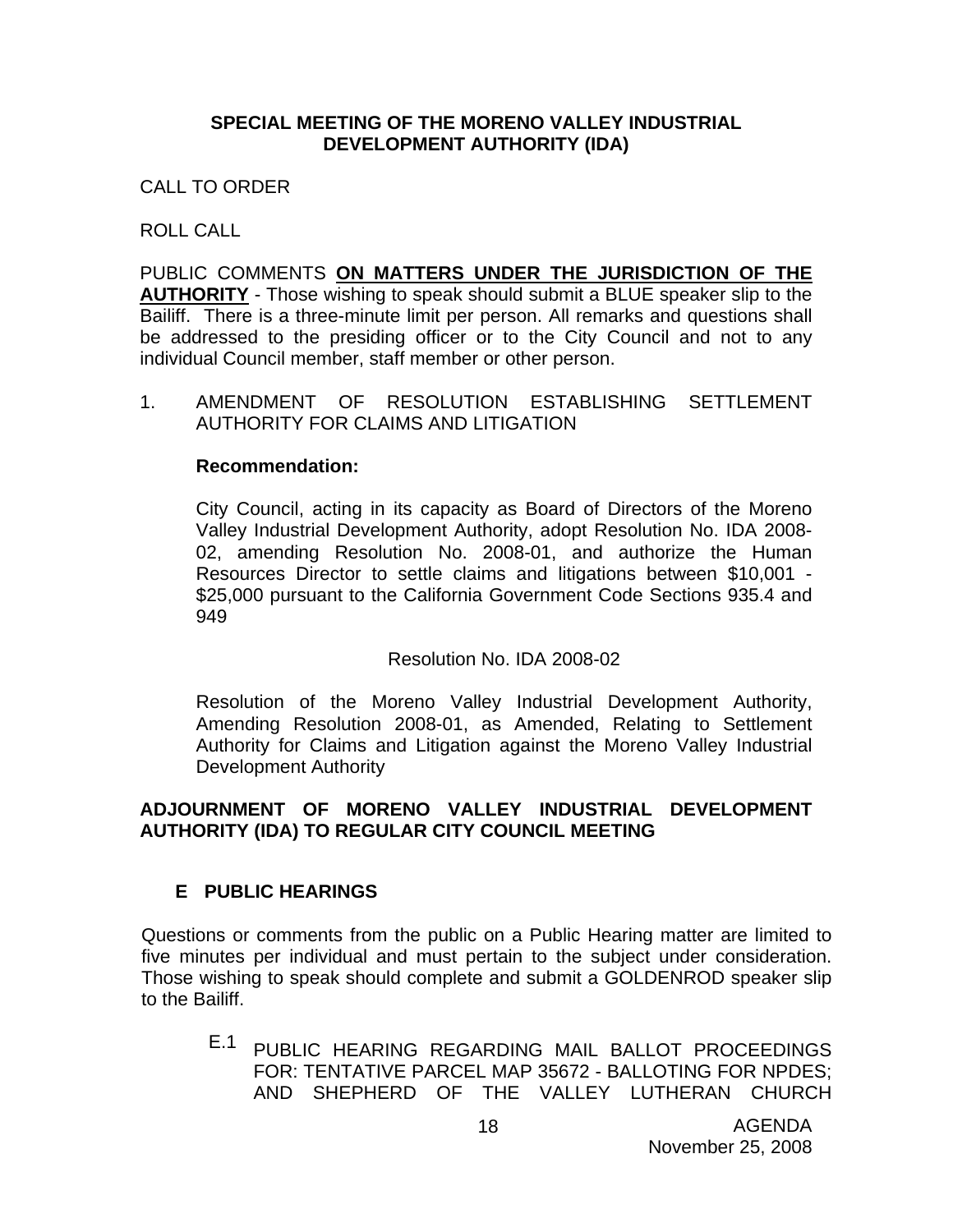SUNNYMEAD - BALLOTING FOR NPDES AND COMMUNITY SERVICES DISTRICT ZONE M (Report of: Public Works Department)

# **Recommendation:**

That the President and Members of the Board of Directors of the Moreno Valley CSD (CSD Board), after conducting the public hearing and accepting public testimony:

a. Direct the Secretary of the CSD Board (City Clerk) to tabulate the CSD Zone M ballot for Shepherd of the Valley Lutheran Church Sunnymead;

b. Verify and accept the result of the mail ballot proceeding as identified on the Official Tally Sheet and APN listing;

c. Receive and file with the City Clerk's office the accepted Official Tally Sheet and APN listing; and

d. If approved, authorize and impose the CSD Zone M (Commercial, Industrial, and Multifamily Improved Median Maintenance) annual charge for Shepherd of the Valley Lutheran Church Sunnymead.

# **Recommendation that the City Council**

After conducting the public hearing and accepting public testimony:

a. Direct the City Clerk to tabulate the National Pollutant Discharge Elimination System (NPDES) ballots for Tentative Parcel Map (TPM) 35672 (Indian Business Park) and Shepherd of the Valley Lutheran Church Sunnymead - Assessor Parcel Number (APN) 474-120-037;

b. Verify and accept the results of the mail ballot proceedings as identified on the Official Tally Sheet and APN listing;

c. Receive and file with the City Clerk's office the accepted Official Tally Sheet and APN listing; and

d. If approved, authorize and impose the NPDES maximum commercial/industrial regulatory rate to TPM 35672 and Shepherd of the Valley Lutheran Church Sunnymead.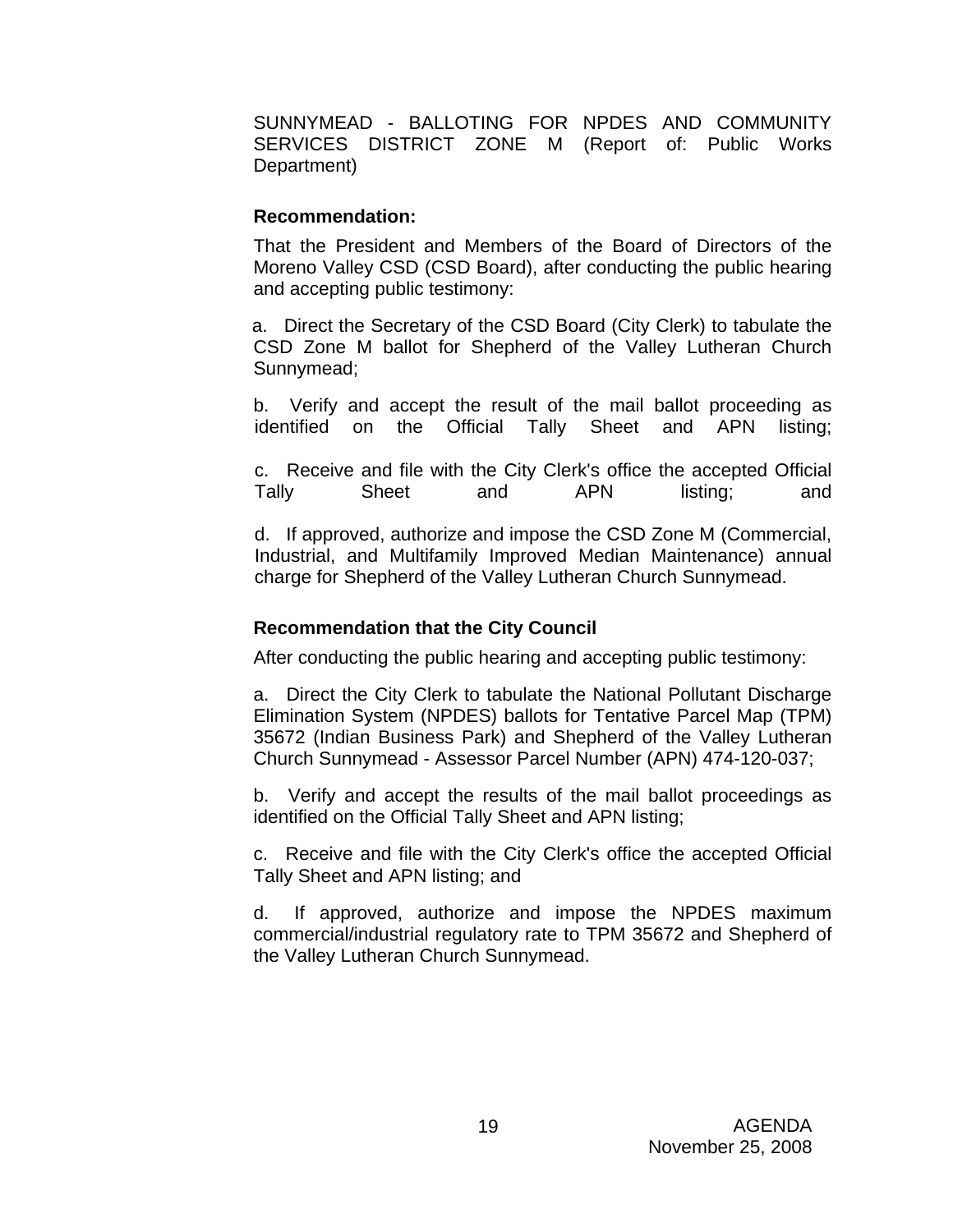E.2 PUBLIC HEARING TO ADOPT FY 2008-09 ANNUAL ACTION PLAN, SUBSTANTIAL AMENDMENT #1, THE NEIGHBORHOOD STABILIZATION PROGRAM (Report of: Economic Development Department)

### **Recommendation that the City Council**

- <sup>1.</sup> Conduct a Public Hearing to allow public comment on the proposed 2008-09 Annual Action Plan, Substantial Amendment #1, the Neighborhood Stabilization Program; and
- 2. Review and adopt the proposed 2008-09 Annual Action Plan Substantial Amendment #1, Neighborhood Stabilization Program.
- E.3 AFFORDABLE HOUSING AGREEMENT WITH HABITAT FOR HUMANITY RIVERSIDE AND PUBLIC HEARING TO CONSIDER THE TRANSFER OF TITLE OF TWO LOTS (Report of: Economic Development Department)

**Recommendation:** That the City Council and the Redevelopment Agency

1. Conduct a joint public hearing pursuant to the California Community Redevelopment Law (California Health and Safety Code, Section 33000 et seq.) at which it will hear and consider information concerning the transfer of title of Assessor's Parcels 292-202-044 and 045 and the Affordable Housing Agreement by and between the City of Moreno Valley, the Community Redevelopment Agency of the City of Moreno Valley and Habitat for Humanity Riverside.

Adopt Resolution 2008-116, approving an Affordable Housing Agreement with the City of Moreno Valley, the Community Redevelopment Agency of the City of Moreno Valley, and Habitat for Humanity Riverside, Inc. for the conveyance and development of land, making certain findings, and approving the use of funds.

# Resolution No. 2008-116

A Resolution of the City Council of the City of Moreno Valley, California, approving an affordable housing agreement with the Redevelopment Agency of the City of Moreno Valley and Habitat for Humanity Riverside, Inc. for the conveyance and development of land, making certain findings, and approving the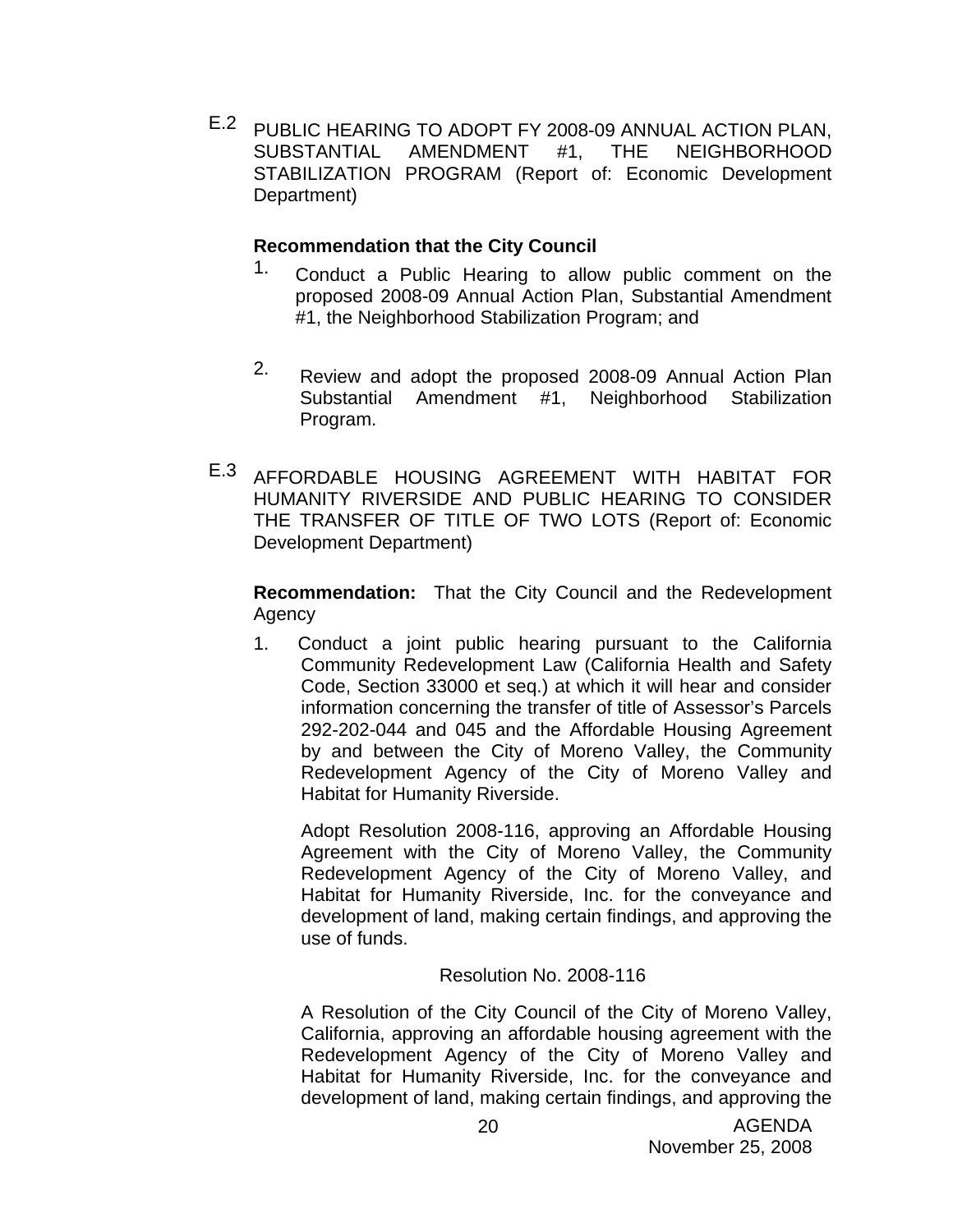use of funds.

Adopt Resolution RDA 2008-14, approving an Affordable Housing Agreement with the City of Moreno Valley, the Community Redevelopment Agency of the City of Moreno Valley and Habitat for Humanity Riverside, Inc. for the conveyance and development of land, making certain findings, and approving the use funds.

Resolution No. RDA 2008-14

A Resolution of the City Council of the City of Moreno Valley, California, approving an affordable housing agreement with the Redevelopment Agency of the City of Moreno Valley and Habitat for Humanity Riverside, Inc. for the conveyance and development of land, making certain findings, and approving the use of funds.

# **F ITEMS REMOVED FROM CONSENT CALENDARS FOR DISCUSSION OR SEPARATE ACTION**

# **G REPORTS**

G.1 PUBLIC MEETING REGARDING MAIL BALLOT PROCEEDINGS FOR: PARK PLACE REALTY (APN 479-030-048) - BALLOTING FOR NPDES; TPM 33152 - BALLOTING FOR NPDES AND CSD ZONE M; TWO-BUILDING COMMERCIAL CENTER (APN 484-020-007) - BALLOTING FOR NPDES AND CSD ZONE M; AND RITE AID PHARMACY (APN 478-070-025) - BALLOTING FOR NPDES AND CSD ZONE M (Report of: Public Works Department)

# **Recommendation:**

That the Members of the Board of Directors of the Moreno Valley Community Services District ("CSD Board") accept public comments regarding the mail ballot proceeding for:

a. TPM 33152 for inclusion into and approval of the annual charge for CSD Zone M (Commercial, Industrial, and Multifamily Improved Median Maintenance);

b. Two-Building Commercial Center - APN 484-020-007 for inclusion into, and approval of the annual charge for CSD Zone M (Commercial, Industrial, and Multifamily Improved Median Maintenance);and

c. Rite Aid Pharmacy - APN 478-070-025 for inclusion into and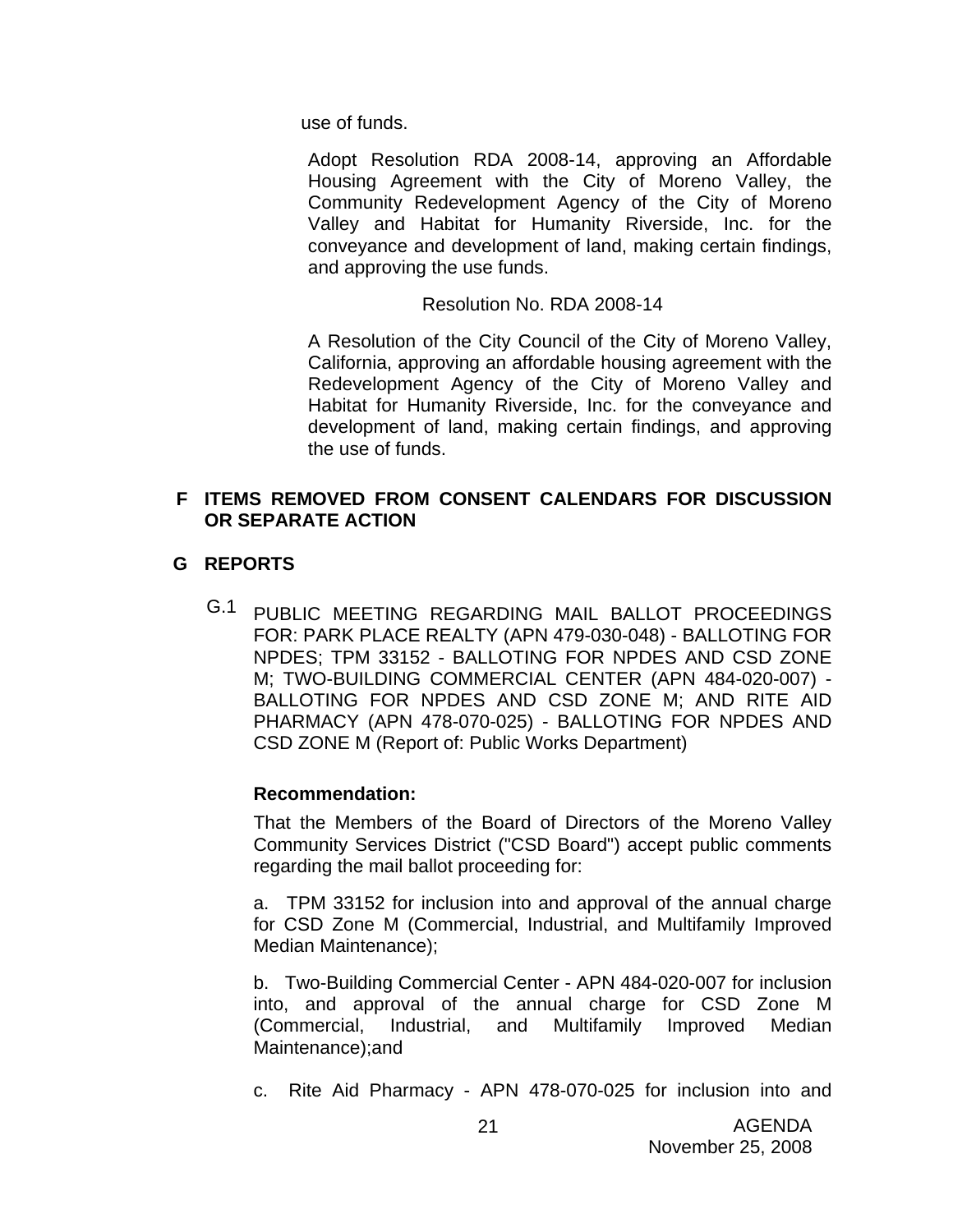approval of the annual charge for CSD Zone M (Commercial, Industrial, and Multifamily Improved Median Maintenance).

# **Recommendation that the City Council**

Accept public comments regarding the mail ballot proceedings for:

a. Park Place Realty - Assessor Parcel Number (APN) 479-030-048 for approval of the National Pollutant Discharge Elimination System (NPDES) maximum commercial/industrial regulatory rate;

b. Tentative Parcel Map (TPM) 33152 for approval of the NPDES maximum commercial/industrial regulatory rate;

c. Two-Building Commercial Center - APN 484-020-007 for approval of the NPDES maximum commercial/industrial regulatory rate; and

d. Rite Aid Pharmacy - APN 478-070-025 for approval of the NPDES maximum commercial/industrial regulatory rate.

G.2 PROPOSED AMENDMENTS TO THE CITY COUNCIL'S POLICY ON SPONSORING OR CO-SPONSORING CITY EVENT ACTIVITIES, INDIVIDUALS, OR GROUPS (Report of: City Manager's Office)

#### **Recommendation that the City Council**

Approve the proposed amendments to the City Council's Policy on Sponsoring or Co-Sponsoring City Events, Activities, Individuals, or Groups (City Council Policy 2.36).

G.3 CONSIDERATION OF A REQUEST FROM THE MORENO VALLEY BLACK CHAMBER OF COMMERCE COMMUNITY FOUNDATION TO SPONSOR ITS 7TH ANNUAL MARTIN LUTHER KING JR. CELEBRATION (Report of: City Manager's Office)

# **Recommendation that the City Council**

Consider the request of the Moreno Valley Black Chamber of Commerce Community Foundation to sponsor in part, its 7th Annual Martin Luther King Jr. Celebration.

G.4 CITY MANAGER'S REPORT (Informational Oral Presentation - not for Council action) (Report of: City Manager's Office)

# **H LEGISLATIVE ACTIONS**

H.1 ORDINANCES - 1ST READING AND INTRODUCTION - NONE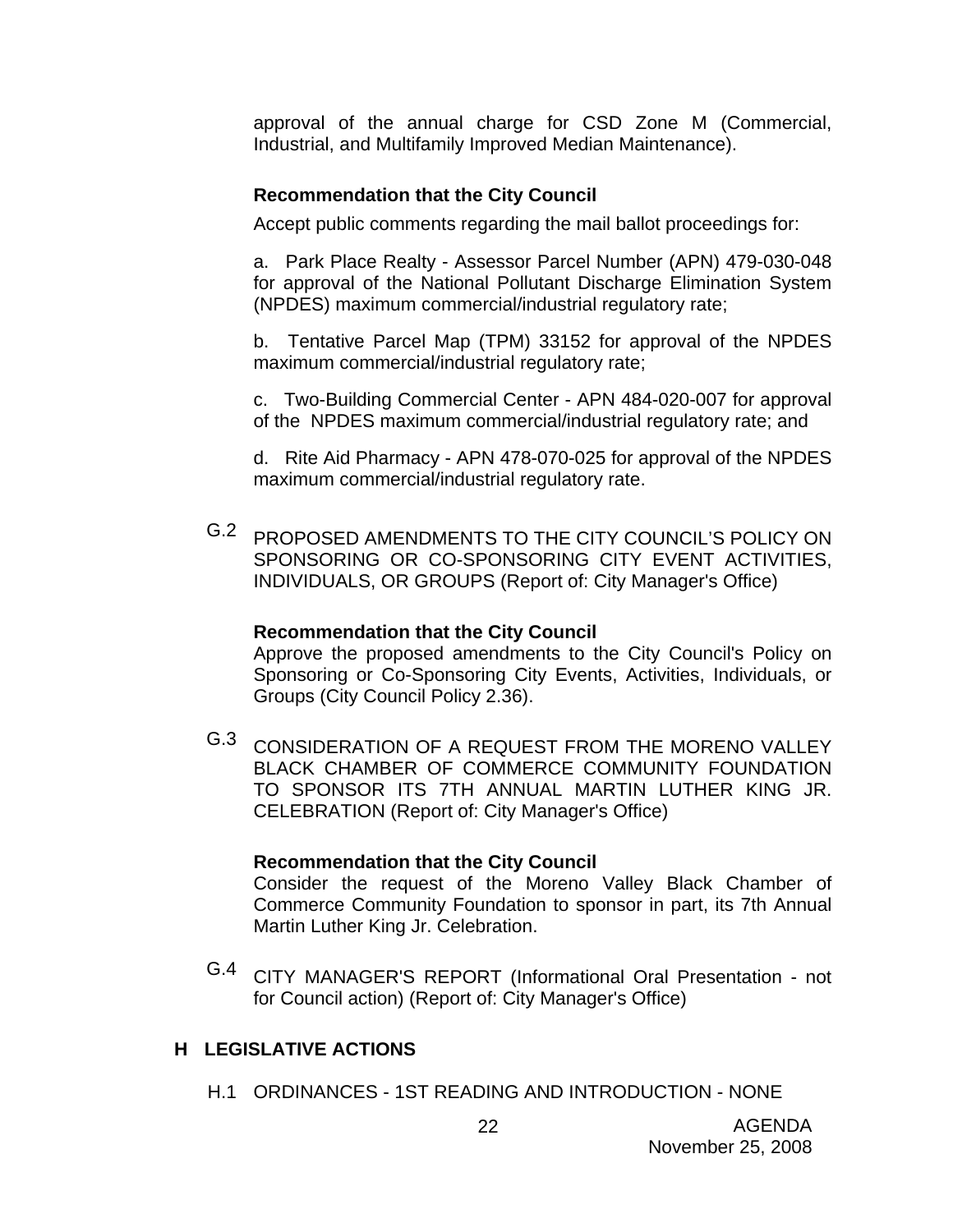- H.2 ORDINANCES 2ND READING AND ADOPTION NONE
- H.3 ORDINANCES URGENCY ORDINANCES NONE
- H.4 RESOLUTIONS NONE

# PUBLIC COMMENTS **ON ANY SUBJECT NOT ON THE AGENDA** UNDER THE JURISDICTION OF THE CITY COUNCIL

Those wishing to speak should complete and submit a BLUE speaker slip to the Bailiff. There is a three-minute time limit per person. All remarks and questions shall be addressed to the presiding officer or to the City Council and not to any individual Council member, staff member or other person.

# **CLOSING COMMENTS AND/OR REPORTS OF THE CITY COUNCIL, COMMUNITY SERVICES DISTRICT, OR COMMUNITY REDEVELOPMENT AGENCY**

**\*Materials related to an item on this Agenda submitted to the City Council/Community Services District/Community Redevelopment Agency or the Board of Library Trustees after distribution of the agenda packet are available for public inspection in the City Clerk's office at 14177 Frederick Street during normal business hours.**